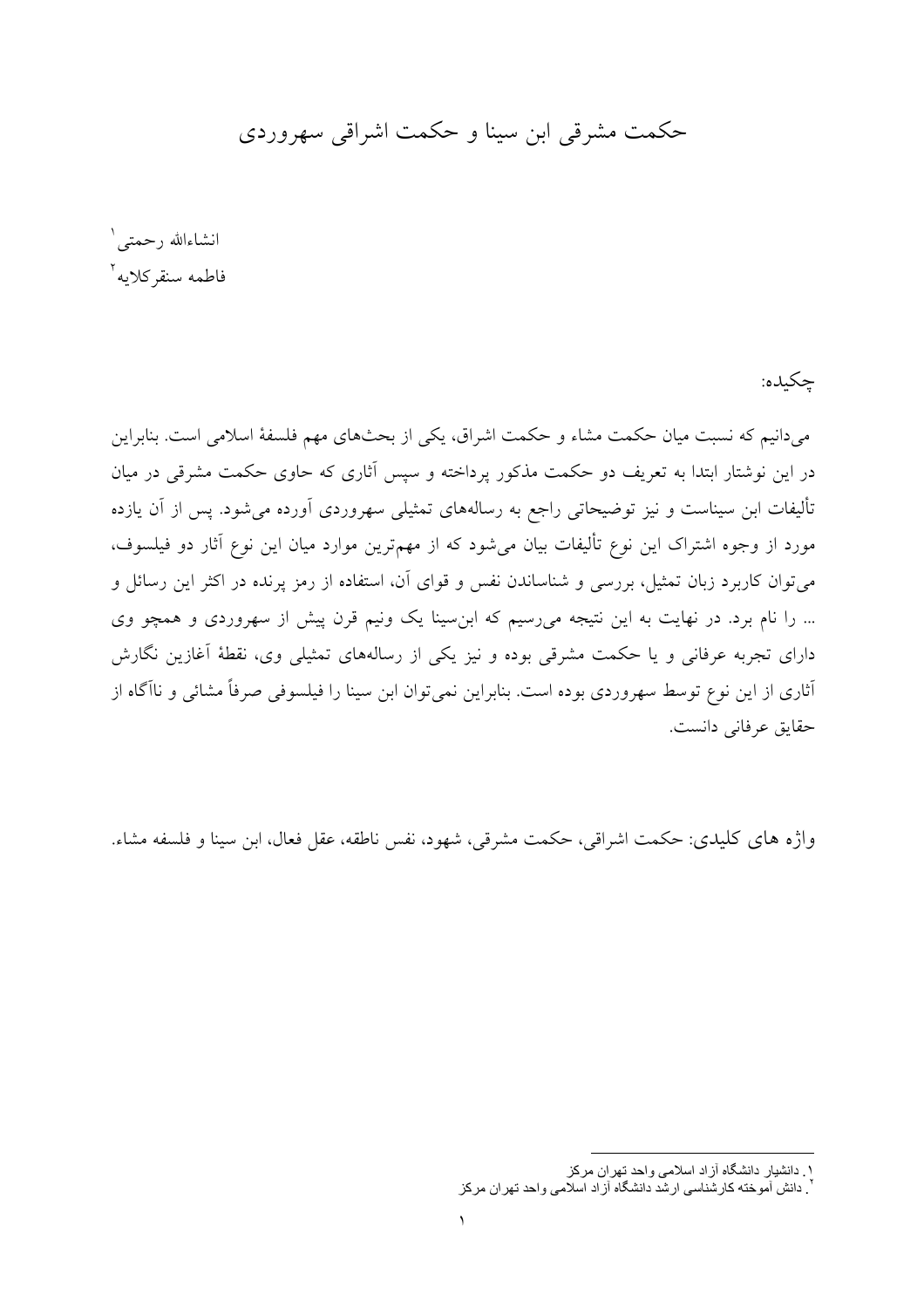در میان عامه علاقه مندان فلسفه شایع است که فلسفهٔ ابن سینا را یک مشرب عقلی محض میدانند و بر عکس آن، حکمت اشراق را یک حکمت غالبأ ذوقی، و این نگاه موجب آن گشته است تا در بررسی آثار حکمت مشاء، شهود، و در بررسی آثار حکمت اشراقی، جنبهٔ عقلانیت کمتر مورد توجه قرار بگیرد. حال آن که دقت در آثار هر دو مکتب نشانههای بسیاری از آمیختگی عقل و شهود دارد؛(نصر، ۱۳۸۹، ج۱، صص۴۲۹–۴۳۰) به گونهای که وقتی به رسائل رمزی سهروردی بر میخوریم متوجه میشویم که داستان صرف نبوده و بالعکس مبتنی بر نکات دقیق و مهم فلسفی هستند. به هر صورت بررسی این آمیختگی و اثبات این ارتباط کمک قابل توجهی به فهم هر چه بهتر این دو مکتب نموده و

بسیاری از شبهات و نقاط مبهم را تبیین و روشن میسازد.

در پرتو همین موضوع است که مسئلهای مانند حکمت مشرقی ابن سینا مشخص می گردد، زیرا اثر مهم وی در موضوع حکمت مشرقی، به نام کتاب الانصاف که مبیّن فلسفهٔ خاص او بوده، به جز بخشهایی از آن در حملهٔ سلطان مسعود غزنوی به اصفهان از بین رفته است. و بر اساس بقایای این اثر باید دید که آیا می توان تفسير منسجمي از اين مباحث ابن سينا پيدا كرد؟ هم چنين نسبت ميان شيخ الرئيس و شيخ اشراق و شباهتهای میان ایشان در موضوع حکمت شرقی را میتوان از چند منظر مانند فلسفه و عرفان مورد توجه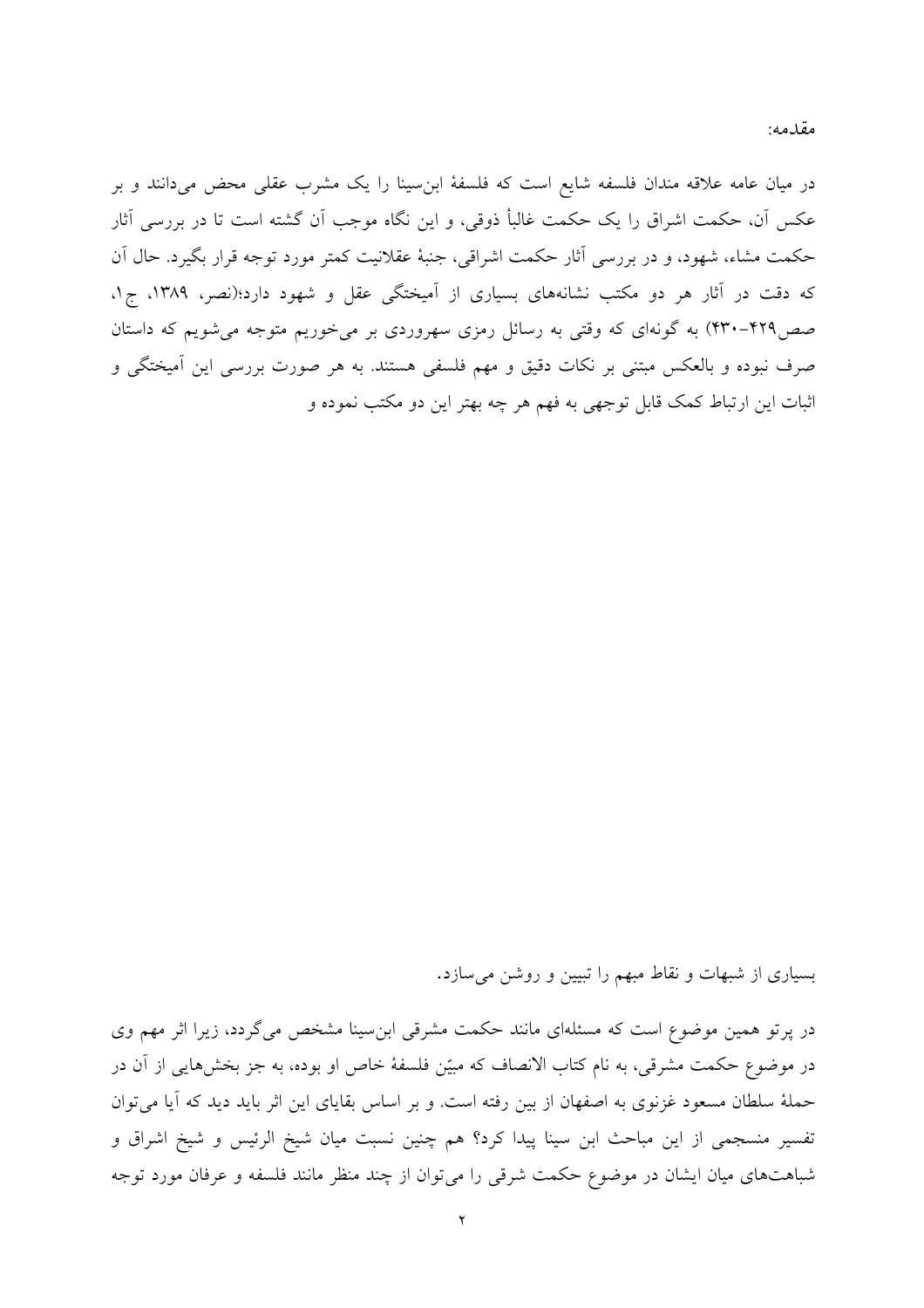قرار داد، اما در نگاه به رسائل رمزی ایشان، وجود این حکمت در ابن سینا کاملاً واضح است و این رسالهها نه تنها مؤیّد وجود این حکمت میباشد بلکه تأثیر این نوع تألیفات ابنِ سینا بر رسالههای رمزی سهروردی را مي توان دريافت.

در این مقاله سعی بر آن بوده است تا با ارائهٔ تعریف حکمت مشرقی و اشراقی، خلاصه ای از رسائل تمثیلی این دو حکیم و سپس مقایسه و بررسی مسائل مشترک میان این دو دسته رسائل، به نوعی، هم وجود حکمت مشرقی در ابن سینا اثبات گردد و هم، نشان داده شود که سهروردی از ابن سینا در این امور تأثیر يذيرفته تا توانسته حكمت اشراق خود را بنا كند.

۱. تعریف

حکمت مشرقی ابن سینا

این مبحث که محل اختلافات بسیاری در فلسفهٔ اسلامی بوده است، غالباً به آن بخش از تفکرات و تألیفات ابن سينا اطلاق مي شود كه در اواخر عمر وي به رشتهٔ تحرير در آمده و به تعبير او فلسفهٔ خواص مي باشد و در مقابل أن فلسفهٔ عوام قرار دارد که همان فلسفهٔ مشَّائی است. اما حقیقتاً باید گفت که فلسفهٔ ابن سینا نه تنها کامل ترین بیان فلسفهٔ مشّائی در عالم اسلام است بلکه فراتر از آن و در زمان و نوع خود، بی بدیل ترین نوع فلسفه بوده است. و با مطالعهٔ آثار غیر مشائی وی مانند حیّ بن یقظان،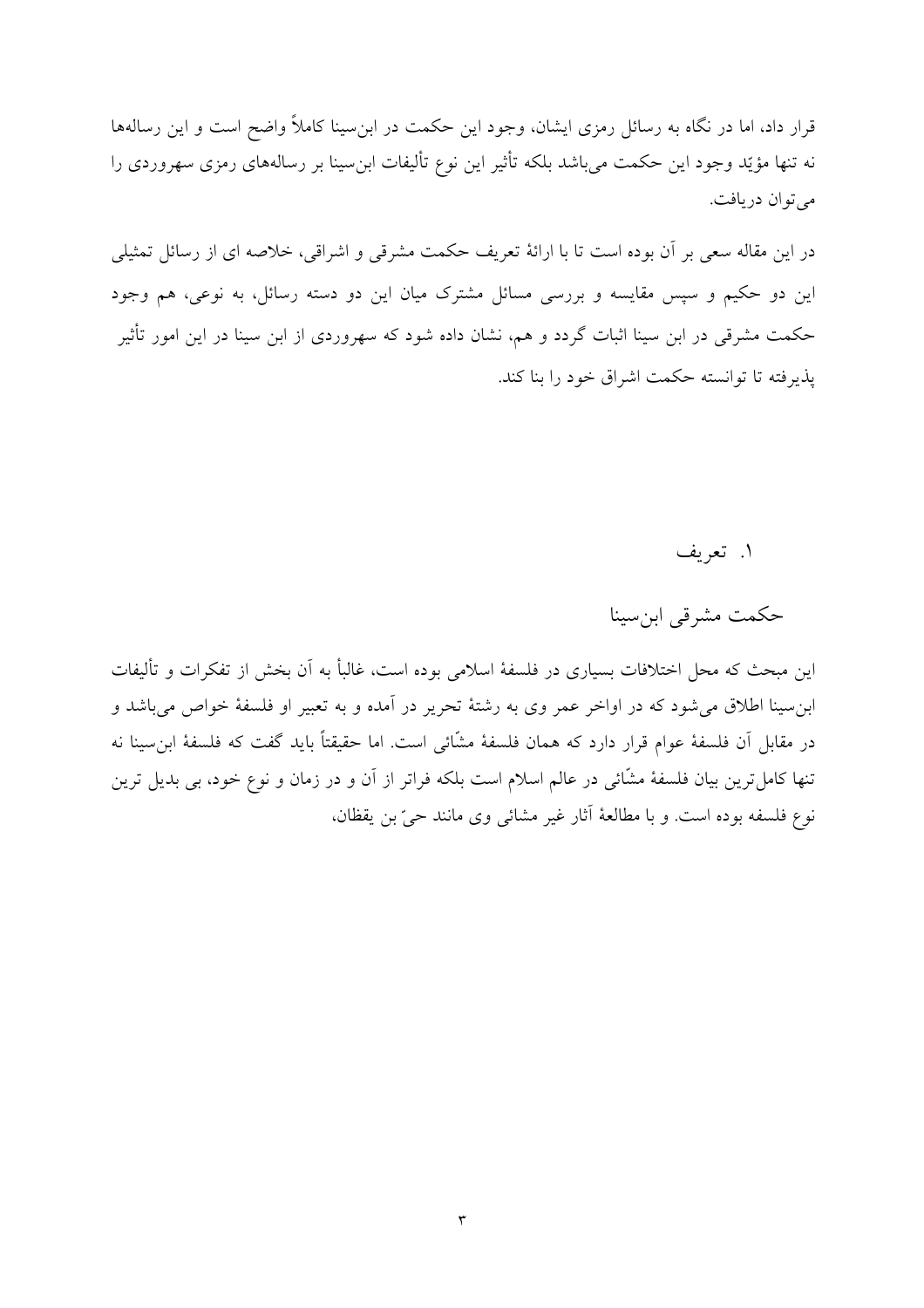رسالهٔ الطیر، سلامان و ابسال و قصیدهٔ عینیه با جنبه ای دیگر از تفکرات او آشنا می شویم که متفاوت از آثار مورد توجه عموم است و این آثار با ادبیاتی بسیار غنی تألیف شده است و پذیرش این افکار عرفانی خللی در نوع نگرش و بیانات فلسفی وی ایجاد نمیکند زیرا با مهارتی هرچه تمامتر به تألیف این نوع آثار خویش پرداخته است. بررسی رسائل ابن سینا نشان میدهد که او نیز صاحب شهود بوده است اما بر عکس سهروردي با صراحت دربارهٔ أن سخن نگفته است.

# حکمت اشراقی سهروردی

شیخ اشراق نظامی بی نظیر را در فلسفهٔ اسلامی بنیان نهاد و اثری عظیم از خود بر جای گذاشت به نام «حكمهٔ الاشراق» كه نام اشراق، روش فلسفى خاص او را نشان مى دهد، روشى كه فصل مميّز سهروردى و ابن سینا است؛ چرا که سهروردی معتقد است علاوه بر حکمت بحثی، حکمت ذوقی و کشف و شهود نیز بسیار مهم است و بر اساس این تفکر به طبقه بندی حکما و جوامع انسانی میپردازد. در این حکمت، هرمس، زرتشت و افلاطون چهره های بزرگ عرفان و پیامآوران حکمت الهی هستند که سهروردی همواره از ایشان یاد می کند. هم چنین فلسفهٔ اشراق نسبت به پیش از خود سرشار از لطافت و نورانیّت است چنان که فلسفهٔ وی مبتنی بر تشکیک در حقیقت نور است و از آن جا که موضوع فلسفه را نور میداند، آن را «فقه الانوار»(سهروردی، ۱۳۸۰، ج۱، ص۵۰۵ و همو، ج۲، ص۷) نامیده است، و بدین ترتیب ساختار جهان، از حالت خشک و دیر فهم، به ساختاری نورانی مبدل میشود. به علاوه آن چه نشان دهندهٔ کشف و شهود اوست عبارتی است که در مقدمهٔ حکمهٔ الاشراق در بیان روش خود در کسب اصول علم اشراقی می گوید: «و لم يحصل لي اولاً بالفكر، بل كان حصوله بامر آخَر.»(سهروردي، ١٣٨٠، ج٢، ص١٠) پس شهود سهروردی عبارت از خلسههایی است که برای وی رخ داده و پرده از حقایقی بر میدارد، چنان که معضلی از مسئلهٔ علم در یکی از همین خلسهها بر وی گشوده گشت.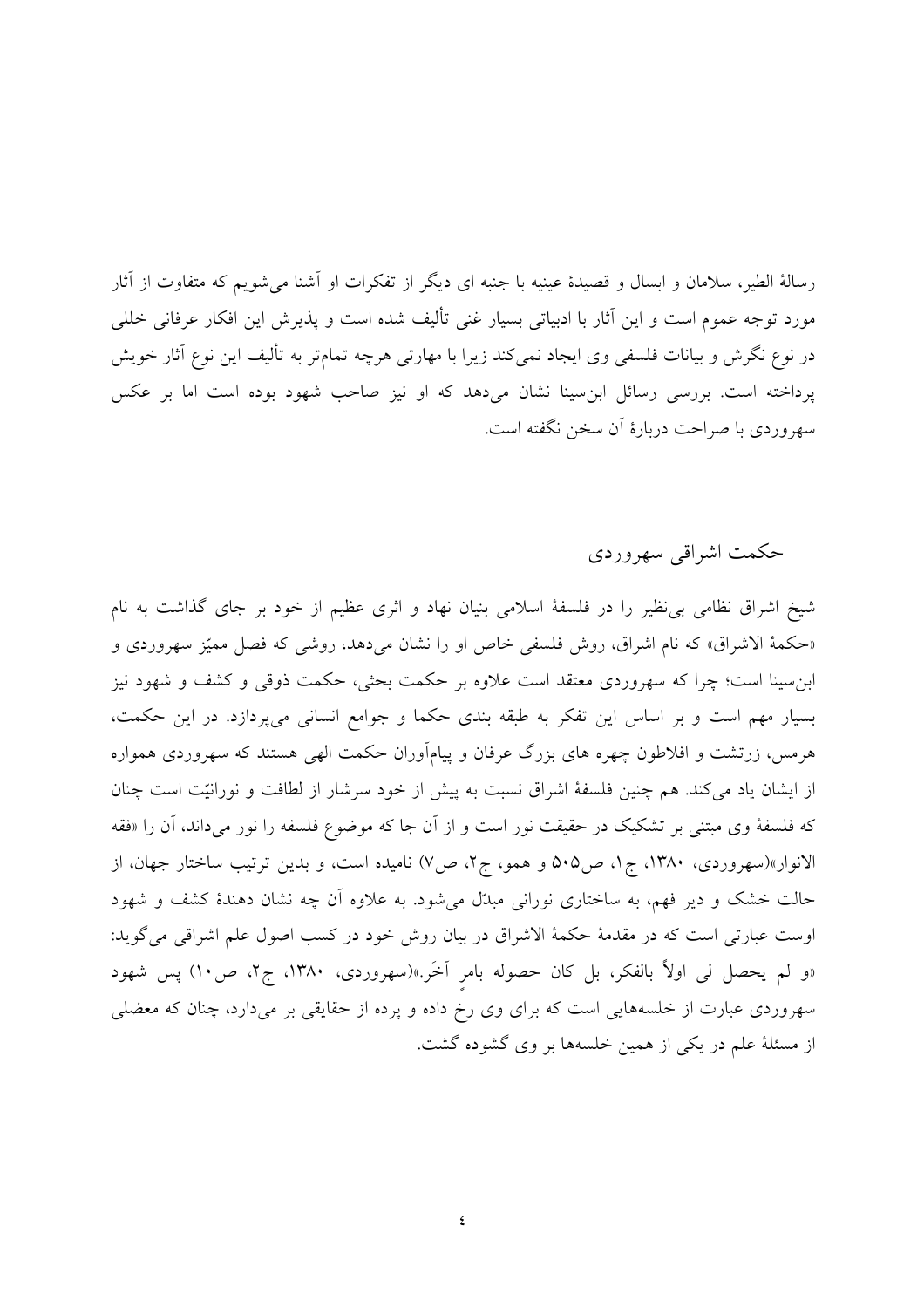## ٢. واقعیت حکمت مشرقی بوعلی سینا

می دانیم که معنای « حکمت مشرقیه»ی ابن سینا موجب بحث و مناظرات فراوان در میان مستشرقان گشته است، زيرا به دو صورت "مَشرقيه" و "مُشرقيه" قابل تلفظ بوده و در نتيجه مشخص نمي شود كه منظور او حکمت مشرقی است و یا حکمت اشراقی. این اختلافات ادامه یافت تا این که مقالهٔ نالینو با عنوان «فلسفهٔ شرقی یا اشراقی بوعلی سینا؟» در این زمینه انتشار یافت و بر اساس آن بسیاری از غربیان حصول حکمت اشراقی را محال دانستند. بدین ترتیب «حکمت مشرقی» ابن سینا، از دیرباز تا کنون نظرات گوناگونی را به خود جلب نموده و منشأ اختلافات بسیاری بوده است. از این جهت، این مسئله موافقان و مخالفان متعددی از علما و عرفا و مستشرقان را پیدا نموده است به گونهای که دکتر نصر شماری از این آراء را در کتاب خويش ذكر مي كند، از جمله: خانم گواشن، لوئي گارده، هوبن، لئون گوتير، پينس، ماسينيون، هانري كربن، ابوسعيد ابوالخير، ميرزا محمد تنكابني، علاءالدوله سمناني، يحيى مهدوى و بديع الزمان فروزانفر (نصر،  $(199 - 717 - 1709)$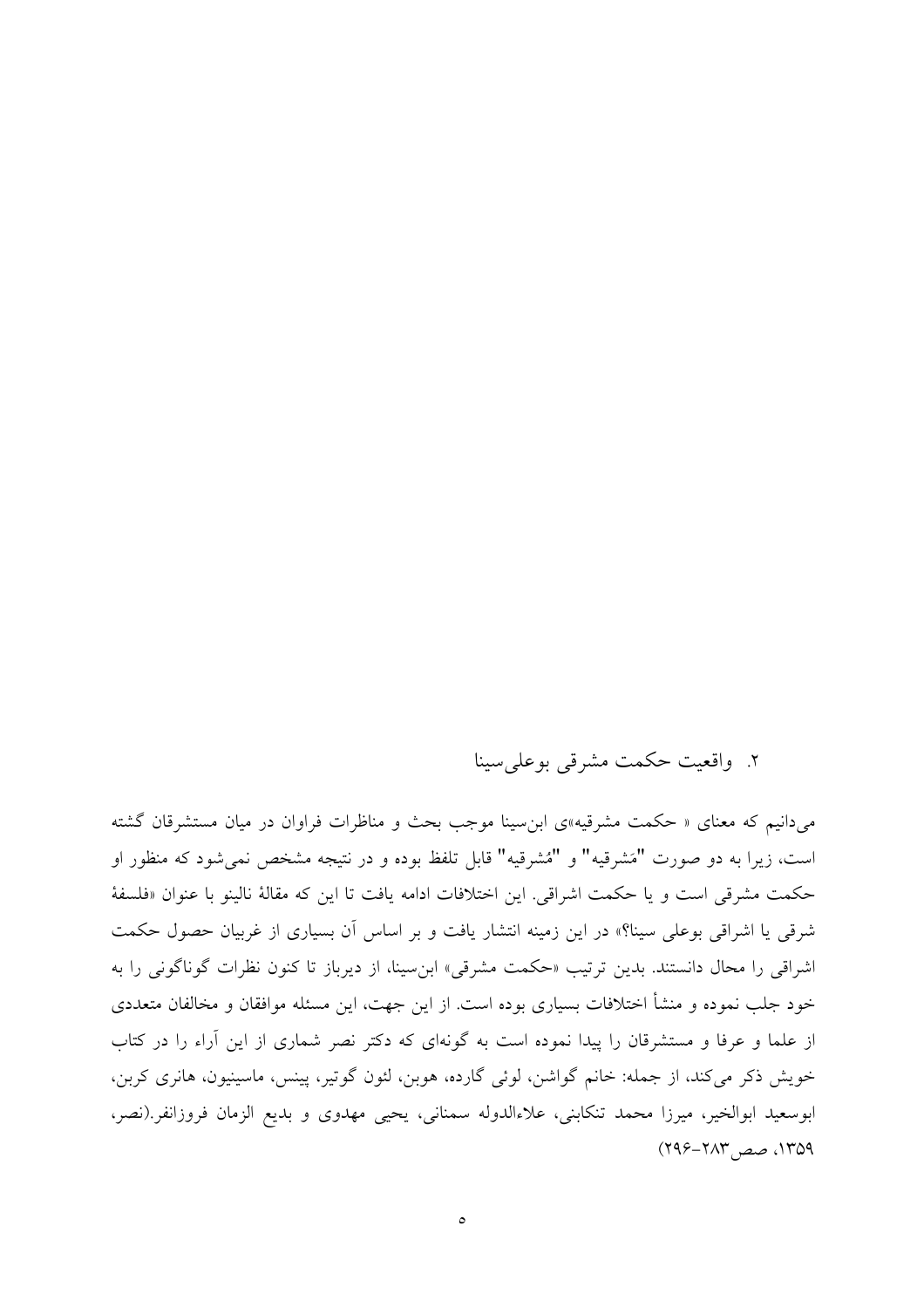پس میتوان گفت مورد دیگری که در راستای تعریف حکمت مشرقی ابنِسینا رخ میفماید، وجود یا عدم وجود این نوع حکمت است. چرا که پذیرش حکمت مشرقی در ابن سینا، موجب تغییر در فهم و برداشت ما از ابنِ سینا و آثار وی می شود. دقت در آثار ابنِ سینا و سهروردی، نشانههای بسیاری از آمیختگی عقل و شهود دارد به طوری که در مواجهه با رسالههای رمزی سهروردی علاوه بر ظاهر داستانی آنها به اصول دقیق و مهم فلسفی آنها برمیخوریم. البته پی بردن به این مسئله تنها از بررسی آثار باقیمانده از ابن سینا امکانپذیر است. معروف است که ابن سینا نوشتههای مبسوطی دربارهٔ موضوع حکمت مشرقی داشته است که امروزه فقط بخشهای اندکی از آنها موجود است. و بر اساس بقایای کتاب الانصاف باید دید که آیا می توان تفسیر منسجمی از این مباحث ابن سینا پیدا کرد یا نه؟ و سپس نسبت میان آثار رمزی این دو فیلسوف بزرگ و تأثیر رسالههای تمثیلی ابن سینا بر این نوع رسائل سهروردی را می توان دریافت.

ابن سينا در مقدمهٔ منطق المشرقيين از علت تدوين كتابي كه اهل بحث در آن اختلاف نظر دارند، نحوهٔ تحصيل مشائيان و تأليف كتاب شفاء، مي گويد: «... مع اعتراف منا بفضل سلفهم... فما قدر من بعده على أن يفرغ نفسه عن عهده ما ورثه منه و ذهب عمره في تفهم ما أحسن فيه... . و لما كان المشتغلون بالعلم شديدي الاعتزاء إلى المشائين من اليونانيين كرهنا شق العصا و مخالفت الجمهور فأنحزنا إليهم... و أما العامه من المزاولي هذاالشأن فقد أعطيناهم في كتاب الشفاء ما هو كثيرٍ لهم و فوقٍ حاجتهم و… »(ابنِ سينا، ١٣۶٣، صص۴-۲) این عبارات حاکی از این مطلب است که ابن سینا فقط به طور ظاهری به مشائیان می پیوندد زیرا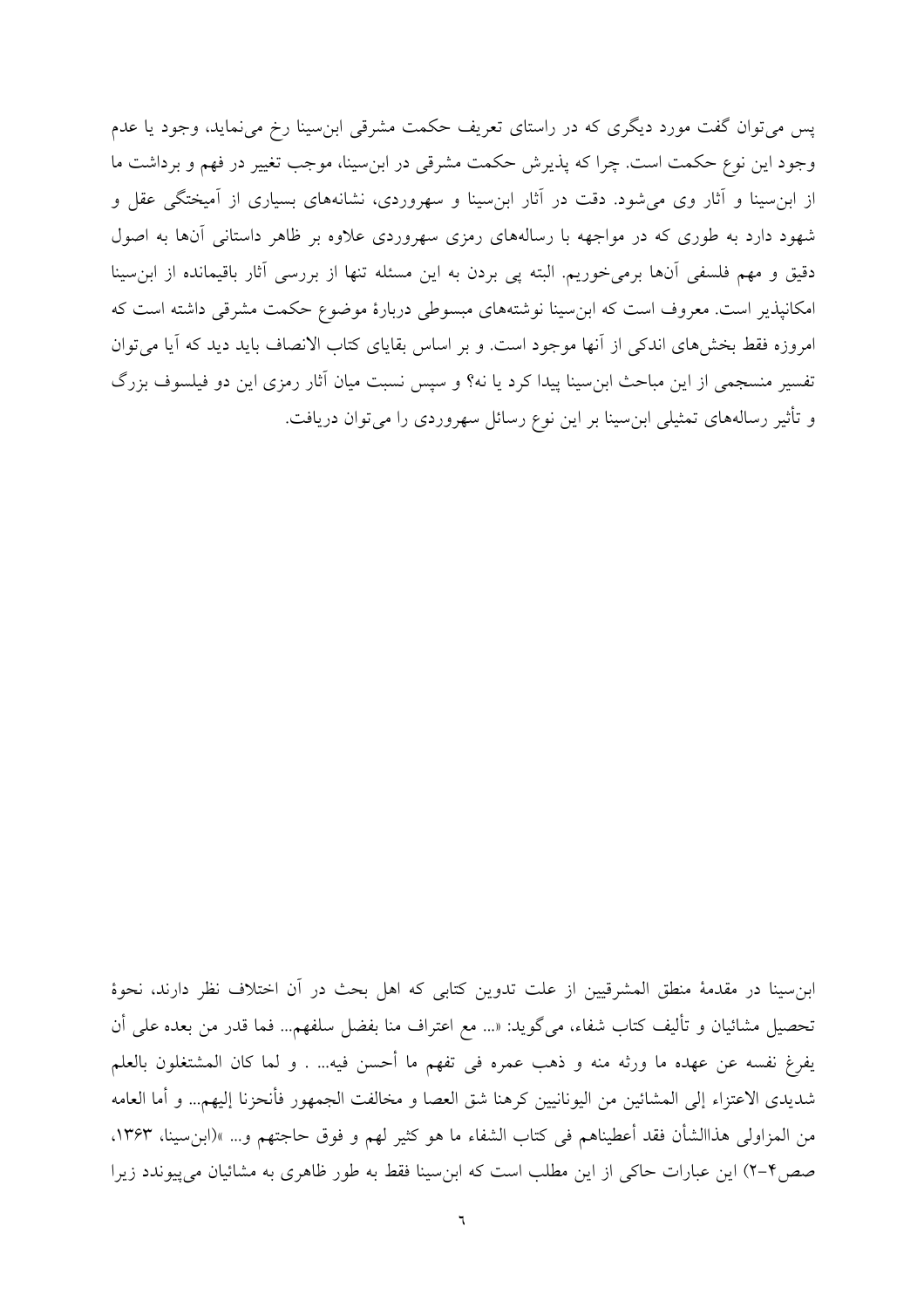آنان را افرادی متعصّب، در پی تحصیل حاصل و به دور از تفکر و عقلانیت میدانسته ولی خود، از این امور دوری جسته ً و فلسفهای مافوق فلسفهٔ مشاء را بنیان نهاده که تمایز آن به علت همین همراهی ظاهری با این افراد و سپس بیان نظرات فلسفی خاص خویش است و هم چنین اذعان می کند که برای عوام الناس کتاب شفاء را نگاشته که مطالب آن بیش از حدّ نیازشان است. علاوه بر این، ابن سینا در منطق شفاء می گوید: «ولی كتاب غير هذين الكتابين، أوردت فيه الفلسفة على ما هي في الطبع، … و لا يتّقى فيه من شقّ عصاهم ما يتَّقى في غيره، و هو كتابي في" الفلسفة المشرقية". … و من أراد الحق الذي لا مجمجة فيه، فعليه بطلب ذلک الکتاب، و من أراد الحق على طريق فيه ترضَّ ما إلى الشركاء و بسط كثير، و تلويح بما لو فطن له استغنى عن الكتاب الآخر، فعليه بهذا الكتاب.»(ابن سينا، ١٤٠۴ق، ص١٠) بر اساس عبارت ياد شده مي بينيم که ابن سینا در این اثر خویش نیز که تألیفات خود را به دو دسته تقسیم نموده که بالطبع پیروان آن نیز دو گروه خواهند بود، يعني كتاب «الحكمهٔ المشرقيه» كه در آن به بيان فلسفهٔ مشرقي پرداخته و از مخالفت با مشائیان اجتناب کرده باشد این اثر را برای کسی نگاشته که طالب دستیابی به حقیقتی دور از تردید است وقسم دوم کتاب شفاء است و از آن جهت که در آن توضیح مسائل، به طور کامل و بدون هیچ مخالفت و تعرَّضي نسبت به مشائيان آمده است، فرد را از مراجعه به كتب ديگر بي نياز مي گرداند.

تمام این مطالب شاهدی است بر این که ابن سینا غیر از آثار مشائی عوام پسند، آثاری نیز داشته که حاوی فلسفهٔ خواص بوده و در آن، حقایق به دور از ملاحظهٔ مشائیان نگاشته شده است که اثبات کنندهٔ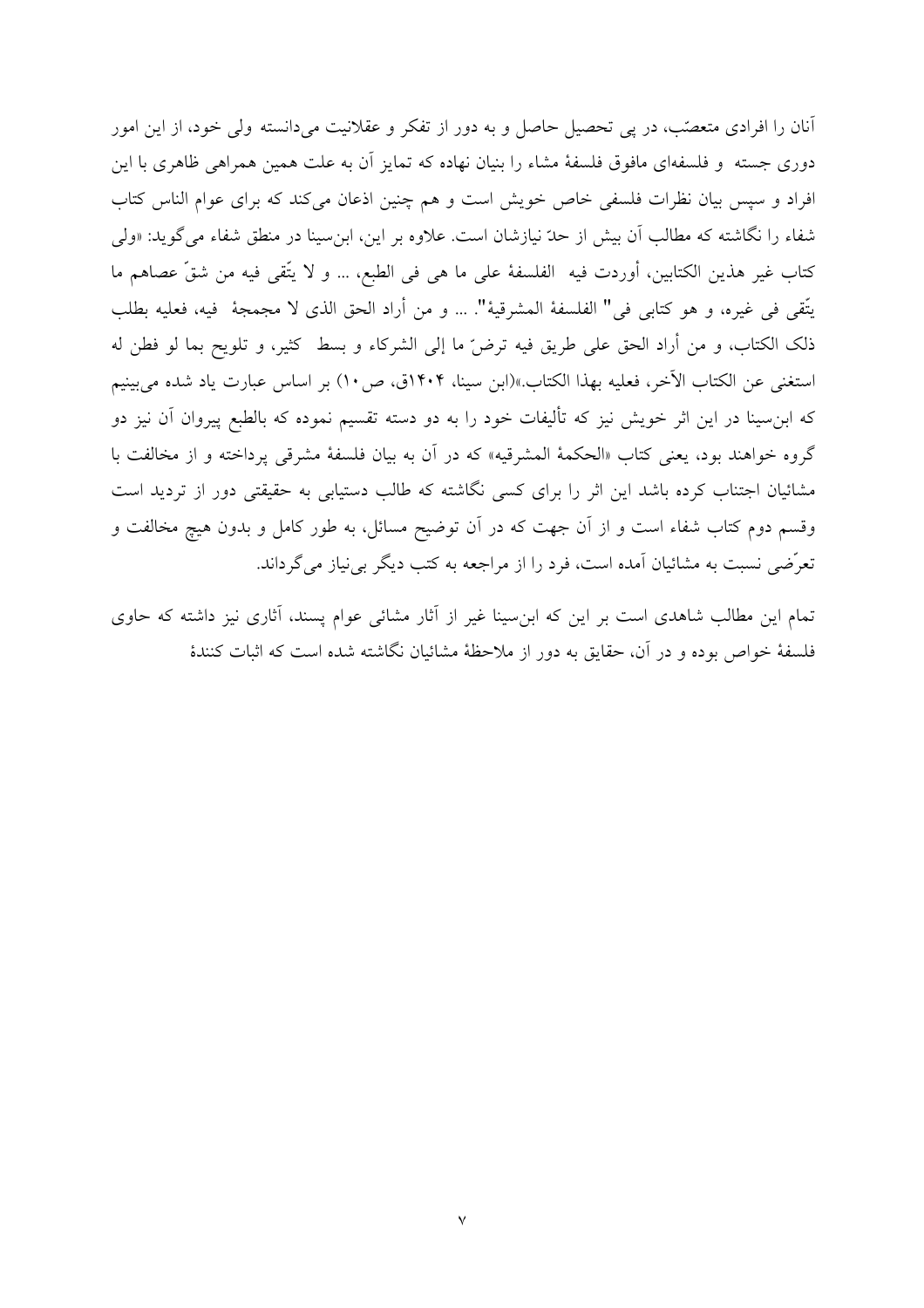وجود حکمت مشرقی او نیز هست. و اما یکی دیگر از بهترین دلایل بر گرایشات عرفانی شیخ الرئیس ذوق شعری اوست «چون فقط عرفان است که می تواند قلمرو مشترکی برای تفکر استدلالی و ذوق شعری باشد. به يقين گرچه شيخ بزرگترين فيلسوف مشائي است، تنها يک فيلسوف استدلالي نيست و افکار او هستهٔ مکتب اشراقی را تا حدی دربردارد.»(نصر، ۱۳۵۹، ص۲۹۷، پ۵۴) از دیگر آثار ابن سینا که شامل حکمت مشرقي و فلسفهٔ باطني اوست مي توان سه نمط آخر اشارات و تنبيهات، رسائل تمثيلي حيّ بن يقظان، رسالهٔ الطیر، سلامان و ابسال و قصیدهٔ عینیه را نام برد. خصوصاً که در سه رسالهٔ تمثیلی مذکور بحث از کیفیت کمال و عروج نفس و پیوستن آن به عقل فعال است که نفس، سفر معنوی خویش را از مغرب ظلمانی و مادی آغاز می نماید تا به کمک راهنما به مشرق که مملو از نور و تجرد است برسد.

در میان اموری که موجب برجستگی و تمایز تفکرات خاص فلسفی ابن سینا گردیده است، می توان به مواردی چند اشاره نمود. شیخ الرئیس در تمامی مسائل اهتمام ویژهای به تبیین و توجیه عقلی آنها داشته است و حتی در بیان موضوعی چون تصوف که به تصور برخی چندان مورد توجه وی نبوده است، سه نمط انتهایی اشارات را به این موضوع اختصاص میدهد و در رسائل تمثیلی خویش نیز به طور جداگانه به آنها میپردازد، برخلاف فارابی که موضوعاتی از این دست را ضمن مسائل فلسفی بیان نموده است. از همین روست که علی رغم آن که از سویی ابن سینا را مشائی میدانیم و از دیگرسو میدانیم وی از مذهب نوافلاطونی در بحث فیضان عقل اول از واحد تأثیر پذیرفته، نمی توان او را یک فیلسوف مشائی صرف دانست، بلکه باید اعتراف کرد که وی بدون تبعیت کورکورانه و با استفاده از نبوغ فکری خود و هر آن چه که با نظرات خود سازگار میدیده روشی نوین در فلسفه ایجاد نموده است. شاید بتوان گفت که همین بهرهبرداریهای متنوع او از شاخههای گوناگون فکری و تلفیق اصول و آراء خود با آنها موجب گردید تا بعدها از طرف ابن رشد، غزالی، متکلمان و افراد متعصب مورد سرزنش و نکوهش شدید قرار گرفته و متهم به کفر و زندقه شود.

به دنبال آگاهی از وجود حکمت مشرقی ابن سینا می توان به سخن سهروردی در آغاز "قصهٔ الغربهٔ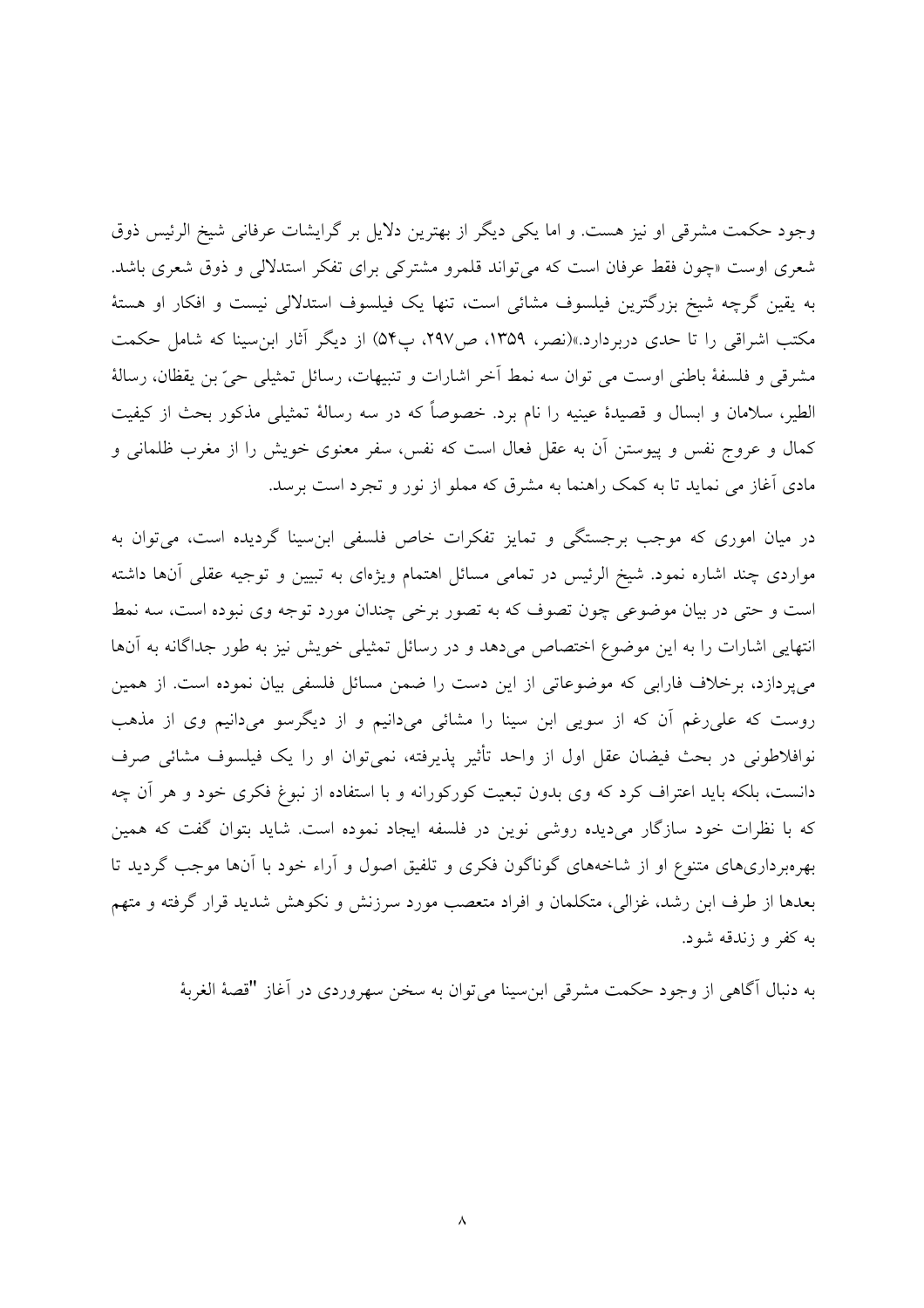الغربيه" توجه نمود كه صراحتاً به رسالهٔ حيّ بن يقظان ابنِ سينا اشاره كرده و در راستاي رسيدن به هدف آن رساله میگوید که این قصه را از جایی شروع نموده که ابن سینا رسالهٔ مذکور را در آن جا پایان داده است:

« فإنِّي لمّا رأيت قصهْ "حيّ بن يقظان" صادفتها مع ما فيها من عجايب الكلمات الروحانية و الاشارات العميقة متعرية من تلويحات تشير الى الطور الاعظم... . فأردت أن أذكر منها شيئاً في طرز قصة سميتها أنا "قصة الغربة الغربية" لبعض اخواننا الكرام... .»(سهروردي، ١٣٨٠، ج٢، صص٢٧۶–٢٧۵) اين سخنان نشان می دهد که شیخ اشراق، وجود حکمت مشرقی نزد ابن سینا را تأیید می نماید اما بر این باور است که وی نمی تواند آن را به طور کامل به اتمام برساند زیرا از «اصل مشرقی» یا همان حکمت الهی که نزد خسروانیان بود آگاهی نداشته و به آن دست نیافته بود. لازم به ذکر است که تفاوت نگرش سهروردی و ابن سینا در مسئلهٔ فرشته شناسی را می توان دلیلی بر عدم دستیابی ابن سینا بر اصل مشرقی دانست. هانری کربن در کتب مختلف خویش، به شرح و بسط «اصل مشرقی» که سهروردی حکمت خویش را بر آن بنا نهاده، پرداخته است و توضیح داده است که حکمت مشرقی و عرفان ابن سینا به دلیل بی اطلاعی از همین اصل کم رنگ شده است. به اعتقاد وي "خورنه" يا حكمت الهي ايران باستان همان "اصل مشرقي" است. او «راه اشراق، راه حکمت اشراقی ایران باستان را که به دست سهروردی احیا شده است "راه خسروانی، شاه راه" می نامد؛ زیرا نه به راست میلغزد و نه به چپ، و آن را منطبق بر راهی میداند که عرفای اسلام به آن "صراط مستقیم" میگویند.»(کربن، ۱۳۹۰، ص۵۳۳) برای آن که بسیاری حرفهای ناگفته و ناشنیده در درک هر چه بهتر مبانی حکمت اشراق را بازگو نماید. علاوه بر این، در جایی دیگر برای ایجاد حکمت اشراقی سه محرک اصلی زرتشتی را برمی شمرد که عبارتند از: «١– تفسیر فرشتگانی و مزدایی نظریهٔ مثل افلاطونی، ٢-اندیشهٔ وجود حکیم کامل که منجر به نگرش عرفانی ایرانی زرتشتی– مانند "خورنه" – میشود و ۳- پیوند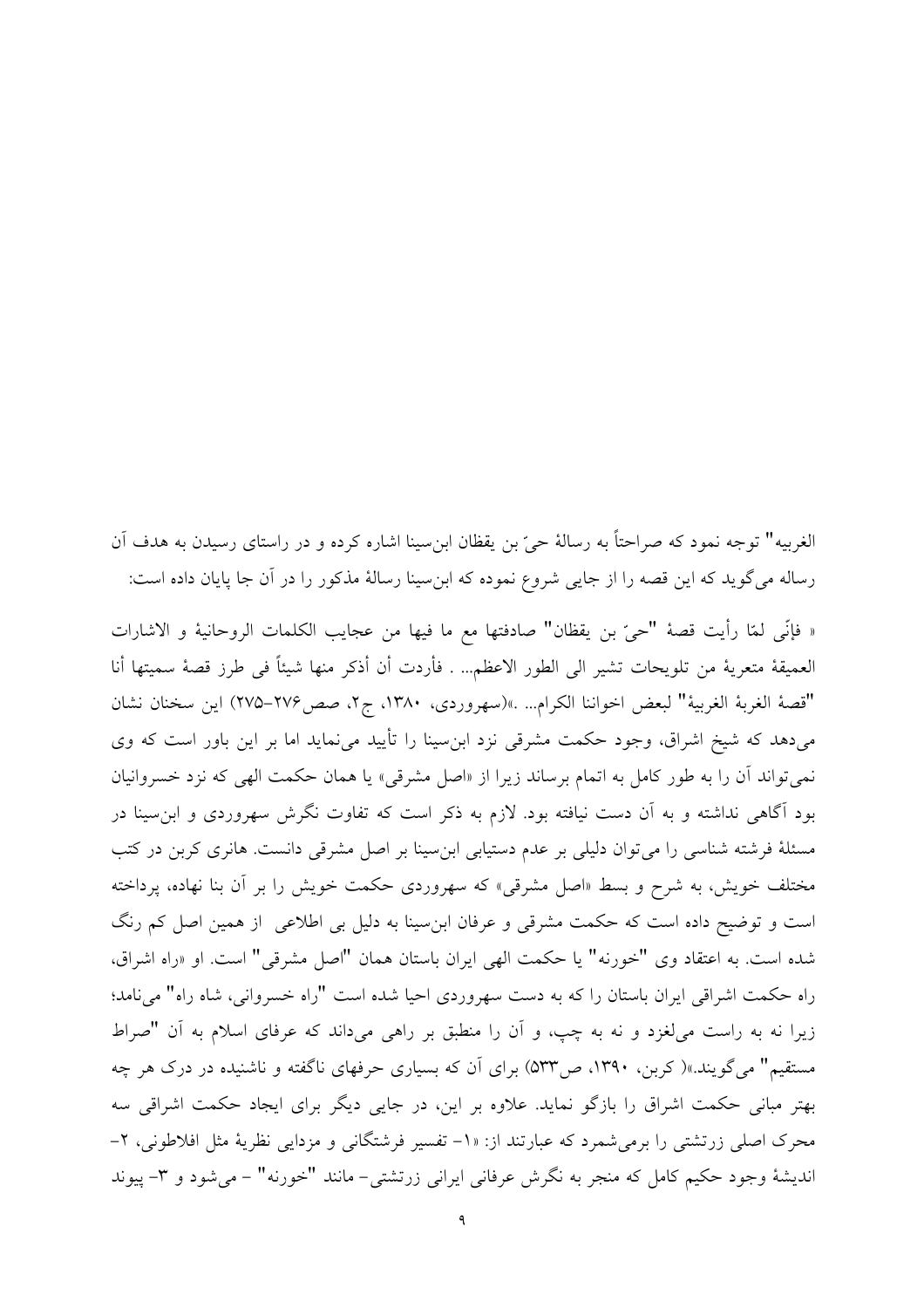ایجاد شده بین موجودات از طریق تساطع انوار قدسی که منجر به عرفان عاشقانهای میشود- مانند رسالهٔ مونس العشاق- که جاودانه خواهد ماند.»(همو، ۱۳۸۴، صص۲۲-۴۲) البته می دانیم که سهروردی حکمت را

میراث انبیاء و اصلاً حکمت خسروانی را دربردارندهٔ این میراث عظیم میداند.

با اين حال نمي توان منكر اين مطلب شد كه غناي تفكرات فلسفى – عرفاني بوعلى سينا موجب برجستگي و غنای آثار شیخ اشراق است. بنابراین برای دستیابی به همهٔ جوانب تفکرات ابنِسینا و درک و دریافت آنها نبايد فقط به أثار ارسطوئي وي اكتفا نمائيم؛ زيرا أثار ارسطوئي وي شامل نظراتي است كه أنها را با ملاحظهٔ مشائیان و متعصّبان همءصر خویش به رشتهٔ تحریر درآورده، بلکه باید حکمت مشرقی و آراء محض و خاص او را جستجو نمود و از طریق آثاری که از وی به جای مانده، این حکمت را به نوعی بازسازی نمود تا بتوان هر چه بیشتر شاکلهٔ اصلی حکمت مشرقی و مهمترین نظرات ابن سینا را دریافت. هانری کربن نیز که یکی از موافقان وجود حکمت مشرقی ابنِسینا است اعتقاد دارد از طریق تأویل متون رمزی آثار شیخ الرئيس، مي توان به وجود اين حكمت پي برد. از نظر وي « حكمت اشراقي به هيچ وجه نه در مقابل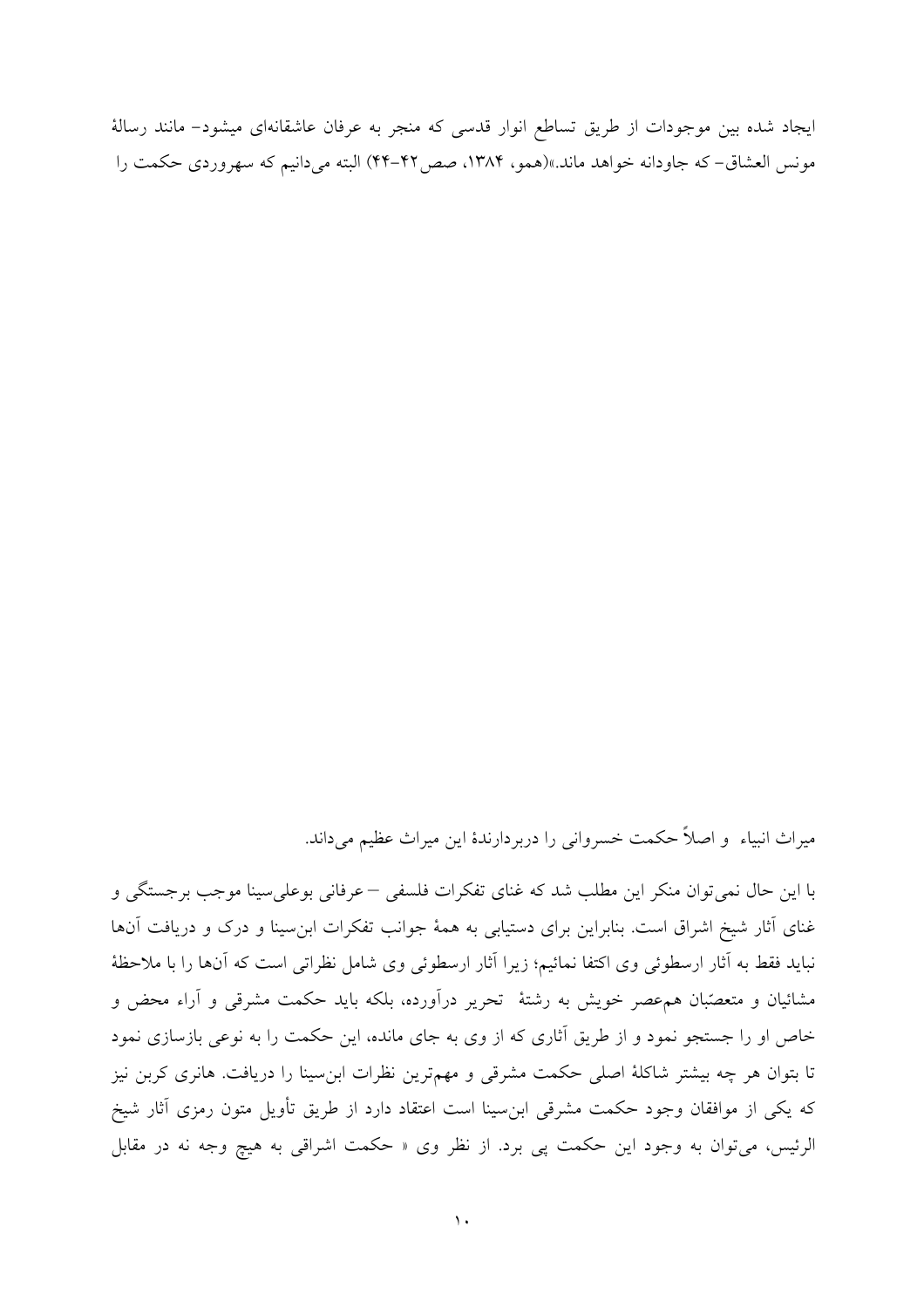حکمت مشرقی و نه حتی متمایز از آن است.» (همو، ۱۳۸۷، ص۱۳۸) پس لغات اشراق و مشرق مترادف بوده و حکمت مشرقی ابن سینا و حکمت اشراقی سهروردی نه تنها تفاوت ماهوی ندارند بلکه محور هر دو حکمت مبتنی بر شهود است. یعنی این دو حکمت حاوی دو تجربهٔ متفاوتند به طوری که ابن سینا و سهروردی در رسائل تمثیلی خویش، هر کدام احوالات معنوی خاص خود را بیان می کنند.

پس میتوان گفت شیخ اشراق و ابن سینا به دنبال یک هدف، در یک مسیر گام برمیداشتند اما با ابزار متفاوت و به نظر سهروردی، ابن سینا بدلیل عدم اطلاع از برخی اصول و مبانی – شامل اصل مشرقی و حکمت خسرواني –به هدفي که بايد، نمي رسد.

۳. نسبت میان دو حکمت مشرقی ابن سینا واشراقی سهروردی

وقتی معتقد شویم که ابنِ سینا یک فیلسوف مشائی و عقل گرای صرف نبوده و از حکمتی شهود محور برخوردار بوده است، مي توان گفت حكمت مشرقي او مقدمهٔ حكمهٔ الاشراق سهروردي بوده است. براي آن که آسانتر بتوان به نسبت میان این دو حکمت دست یافت بهتر است خلاصهٔ هر یک از رسائل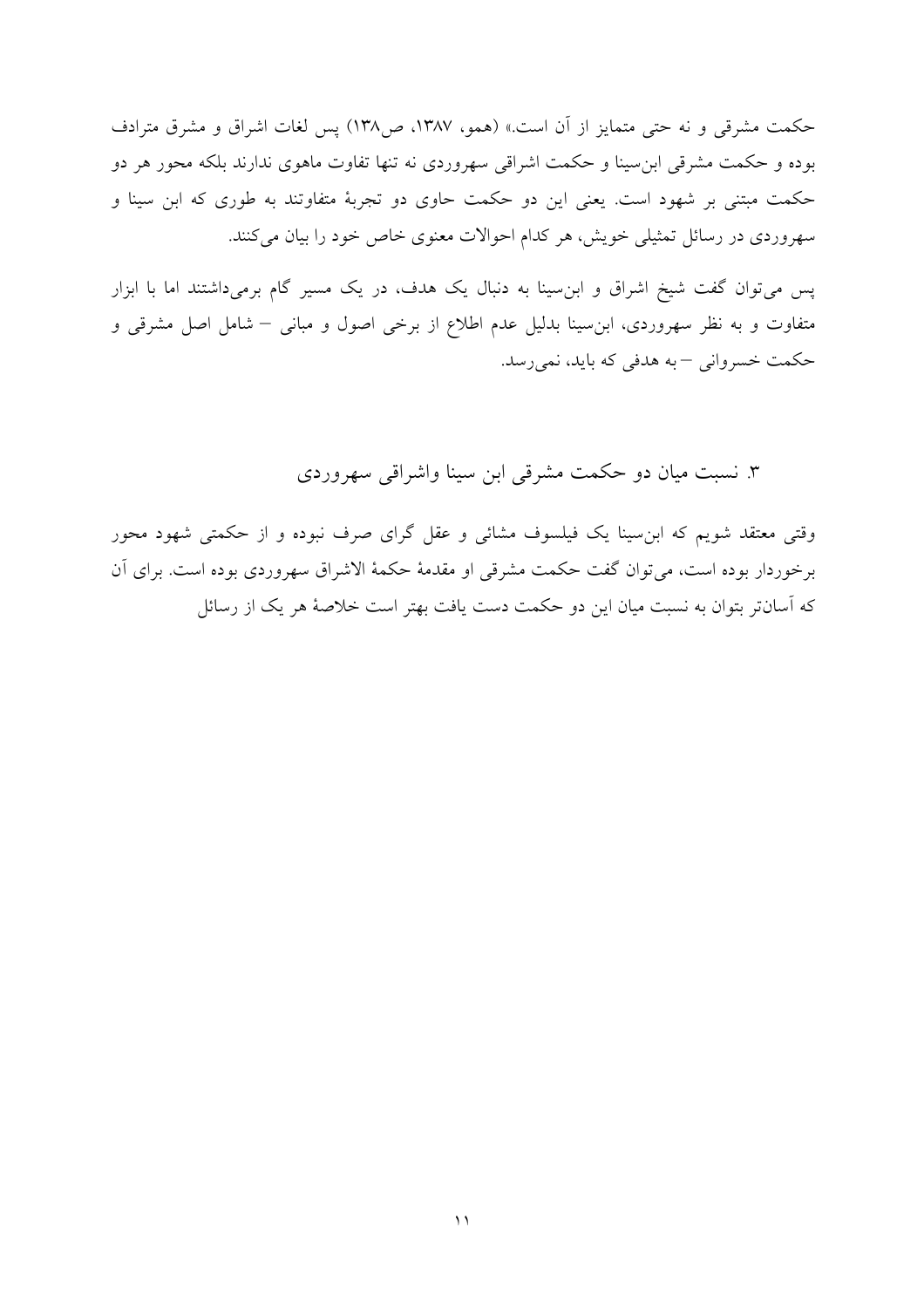رمزی این دو حکیم بیان شود. چنان که پیش تر گفته شد ابن سینا دارای سه رسالهٔ تمثیلی است:

رساله حيّ بن يقظان روايتگر ديدار سالک با «پير – جوان» فرزانه اي است که بسيار دقيق و زيبا از مب*دعا*ت واجب الوجود سخن مي گويد. ديداري كه در صحرا واقع مي شود و طيّ آن از ريزترين و ناديدهترين مخلوقات مانند نفس و قواي آن تا عظيم ترين آنها مانند افلاک را با تمامي جزئيات بيان مي کند. و اگر سالک، به درستی با عقل فعال همراهی کند در حین کسب آگاهیهای متفاوت، وجود خویش را در چشمهٔ آب زندگانی شستشو داده و با پیمودن ادامهٔ راه به ایزد یکتا تقرّب بیشتری پیدا می کند.

شیخ الرئیس در رسالهٔ الطیر، به جای مرغی در بند دنیا و همهٔ اَن چه در اَن است، از اسارت خویش و پیامد آن مي گويد. از نحوهٔ اسارت كه به خاطر قضا و قدر به اين عالم آمدهاند اما به آن خو گرفتهاند و اكنون، با به خاطر آوردن گذشته و آزادی مطلوبش همراه با دیگر مرغان که البته عالم تر از او هستند قدم در مسیر رهایی گذاشته و طی آن از افلاک و مسیرهای صعب العبور میگذرند تا به دیدار ملک نائل می شوند. در پایان راه، با عقل فعال همراه می شوند که از هر کسی به نفوس انسانی نزدیک تر و راهنمای ایشان است.

و اما در رسالهٔ سلامان و ابسال نیز ابن سینا داستان دو برادر به نامهای سلامان و ابسال را بیان میکند که كنايه ازعقل نظرى و عقل عملى هستند. در خلال اين داستان وقايع مختلفى براى ابسال رخ مى دهد اما هيچ چیز موجب روی گرداندن وی از عالم علوی و دریافت جذبهها و بارقههای الهی نمی شود. تا این که مرگ او باعث می گردد تا برای همیشه به جهان مجرد از ماده بییوندد.

البته این فکر که این سه رسالهٔ تمثیلی را ترسیم کنندهٔ یک دورهٔ کامل سیر و سلوک روحانی بدانیم بسیار زیرکانه است بدین ترتیب که در حیّ بن یقظان سالک، با ساختن نفس خویش برای رهایی از تعلّقات دنیوی، خود را برای دیدار با فرشته مهیّا میکند و این دیدار در صحرا امکانپذیر میشود که طیّ آن فرشته به سالک مسیر بازگشت به موطن خویش و موانع و مشکلات سفر را نشان میدهد و آن چه را که در این سفر برای وی لازم است به او تعلیم میدهد و در نهایت از او دعوت می کند تا با او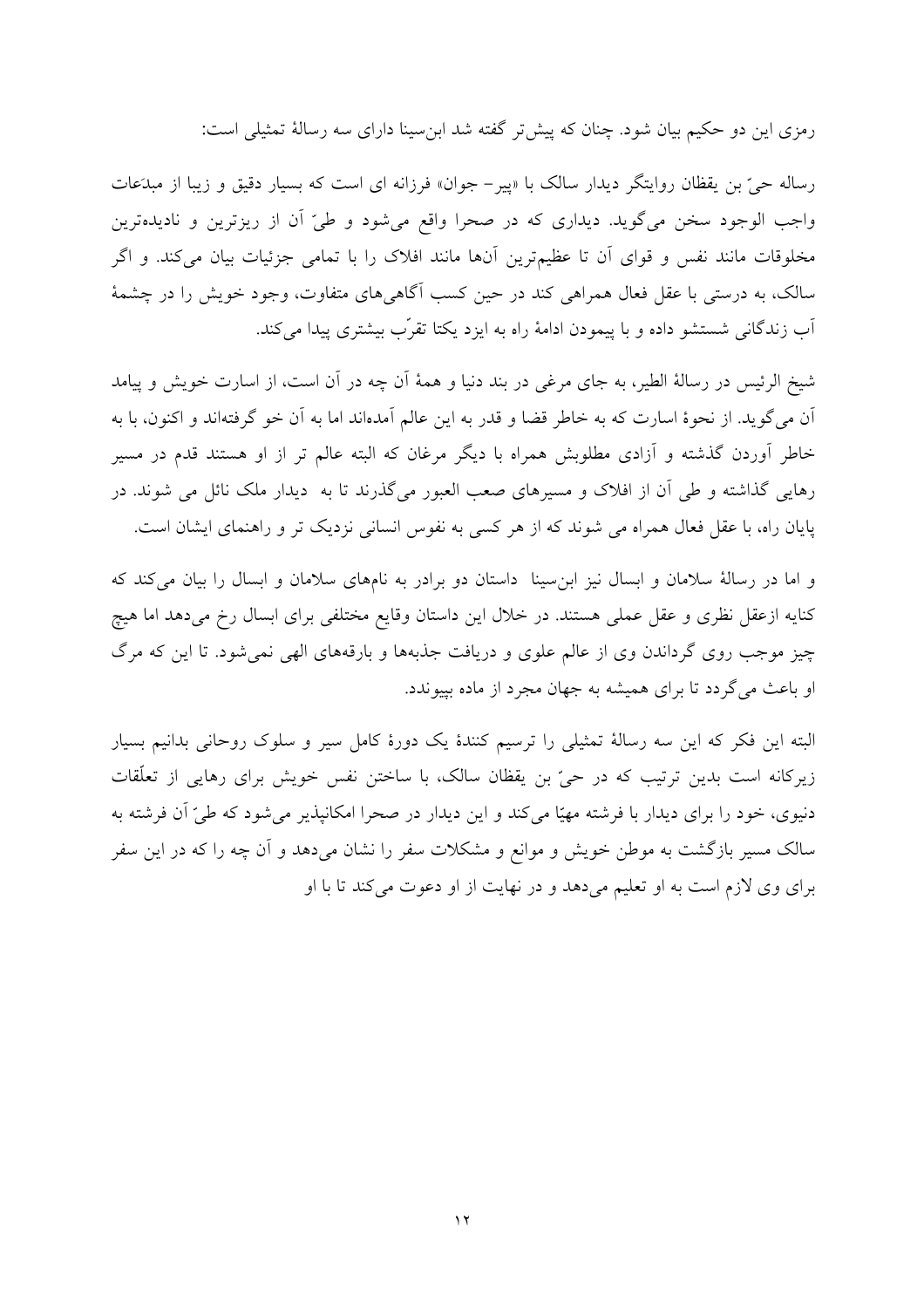همراه و همسفر شود. در رسالهٔ الطیر، که حاوی اجابت این دعوت و آغاز سفری روحانی و یر فراز و نشیب است، سالک (مرغ)، عمق غربت و گرفتاری و اسارت خویش را درک می کند و برای رهایی از این وضعیت اسفناک با نفوس (مرغان) دیگر که از او عالم تر، راه آشناتر و آگاه ترند همراه می شود تا به هدف خویش که همان رسیدن به جایگاه اصلی شان است برسند. که در پایان سفر به درگاه ملک می رسند و از او درخواست می کنند که بقایای بند را از پایشان بردارد. اما دیدار جایگاه اصلی خویش موقتی است و هنوز زمان آن فرا نرسیده که کاملاً از اسارت و غربت رها شوند. سپس به داستان سوم (سلامان و ابسال) منتقل می شویم تا سرانجام این سالک را دریابیم. در این داستان، وقتی ابسال به عنوان یک عارف کامل از این دنیا رخت برمی بندد، در واقع به هدفی که از ابتدا در یی آن قدم در این راه گذاشته بود نائل می شود یعنی رهایی کامل از تمامی تعلقات و بازگشت ابدی به اصل خویش.(کربن، ۱۳۸۷، صص1۴۵–۱۴۶ و پورنامداریان، ۱۳۸۶، ص١٨٧) و اين چنين، گويبي ابن سينا طي سه داستان، به اطوار مختلف و فراز و نشيبهاي گوناگون، سلوک یک نفس را ترسیم میکند. و در راستای این داستانهای تمثیلی، قصیدهای به نام "عینیه" می سراید که شخصیت اصلی آن یک کبوتر است و از این لحاظ و نیز از جهت مضمون بسیار مشابه رسالهٔ الطیر است.

# رسائل تمثيلي سهروردي

سهروردی حکمت خویش را بر اساس نور بنا کرد و شرط اصلی دستیابی به حکمت اشراق را تألُّه دانست و کسی که با همّت و ارادهٔ خویش قدم در این وادی می نهد همان کسی است که نسبت به نفس خویش، معرفت کافی کسب کرده و به واسطه ریاضت و برطرف کردن ضعفهای خویش و موانع تکامل به خودسازی پرداخته و بدین ترتیب وارد ساحت حکمت الهی میگردد. از نظر او: «حکیم متألّه انسانی است که پیکرش همچون پیراهنی شود که هرگاه بخواهد برکند و یا برتن کند و بر خلع بدن و عروج به عالم نور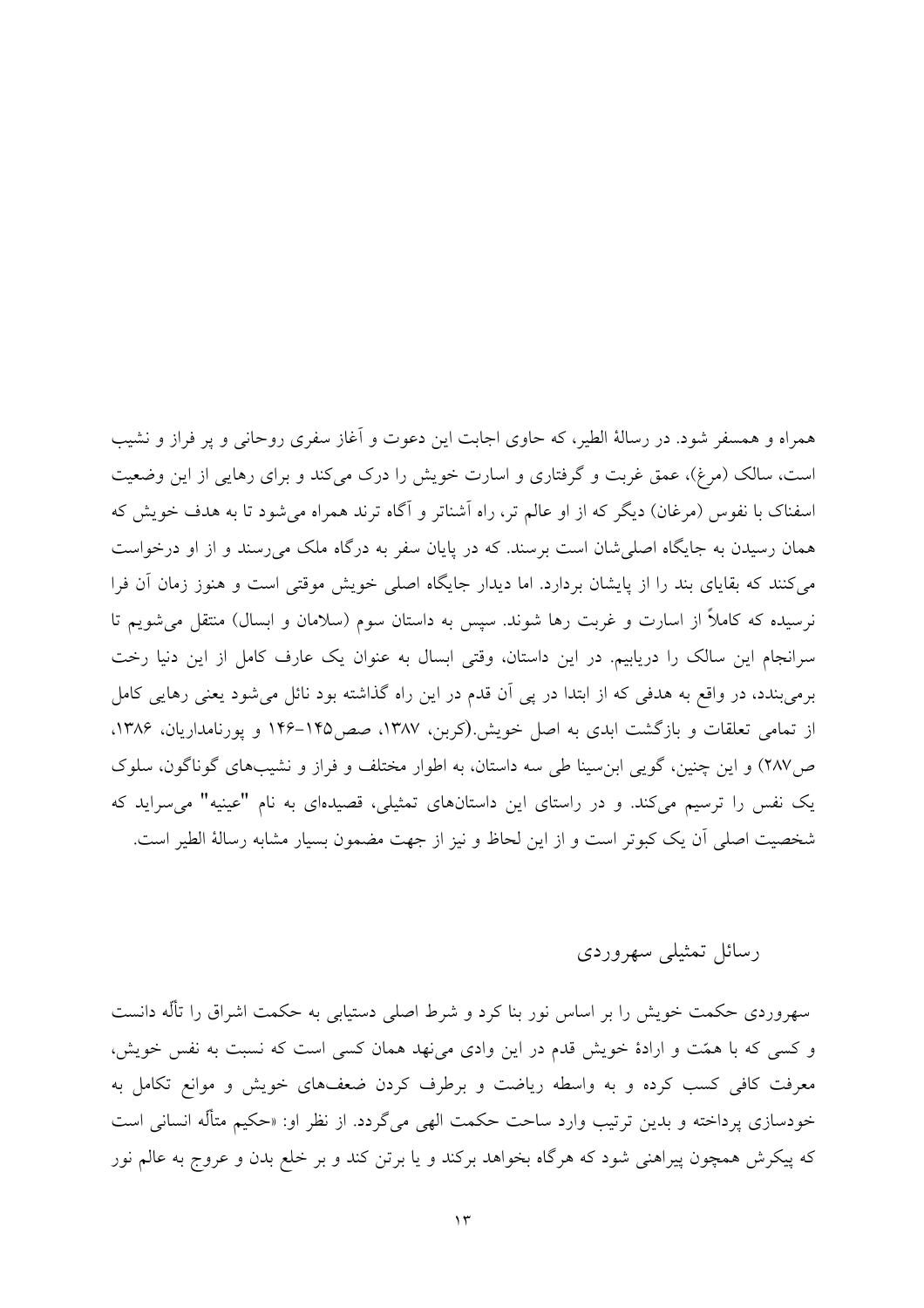توانا باشد... .»(سهروردی، ۱۳۸۰، ج۱، ص۵۰۳) قطعاً این راه و سیر در آن، سختبیها و فراز و نشیبهای بسیار دارد. اما چه چیز باعث می شود که سالک تمام سختی های راه را به

جان بخرد و از این دنیا و آسایش و لذات آن روی بگرداند؟ بنابراین شیخ اشراق، به تصنیف و تنظیم هشت رسالة تمثيلي، شامل قصّة الغربة الغربية، أواز پر جبرئيل، عقل سرخ، صفير سيمرغ، في حالة الطفولية، في حقيقهٔ العشق، روزي با جماعت صوفيان و لغت موران مي پردازد و در هر يک به طريقي، حالات نفس را بیان می کند و از اسارت او در دام کالبد جسمانی تن و دنیا و متعلّقاتش و نحوهٔ رهایی از این اسارت، ورود به صحرا، دیدار با عقل فعال یا شیخ، کسب معلومات و حکمت بحثی، کسب معرفت نسبت به عالم و در نهایت بهرهمندی از چشمهٔ آب زندگانی میگوید. بدین ترتیب که شخص اول رسائل مذکور، شامل فرد اسير در چاه قيروان(=عالم دنيوي و تمام وابستگيهاي آن) در قصهٔ الغربهٔ الغربيهٔ، پرنده(=باز) در رسالهٔ عقل سرخ، هدهد در رسالهٔ صفیر سیمرغ، نفس در آواز پر جبرئیل، سالکِ فی حالهٔ الطفولیهٔ و روزی با جماعت صوفیان، یعنی تمامی این نفوس به دنبال رسیدن به شرایط مطلوبتری هستند و سهروردی به جای تک تک این نفوس از همهٔ مراحل پیش رو سخن میگوید. ابتدا به توصیف حالات نفس پرداخته، از اولین مرحلهٔ اسارت او در دام جسمانی تن و تشکیل این جسم از عناصر اربعه و سپس گماردن نگهبانانی با عنوان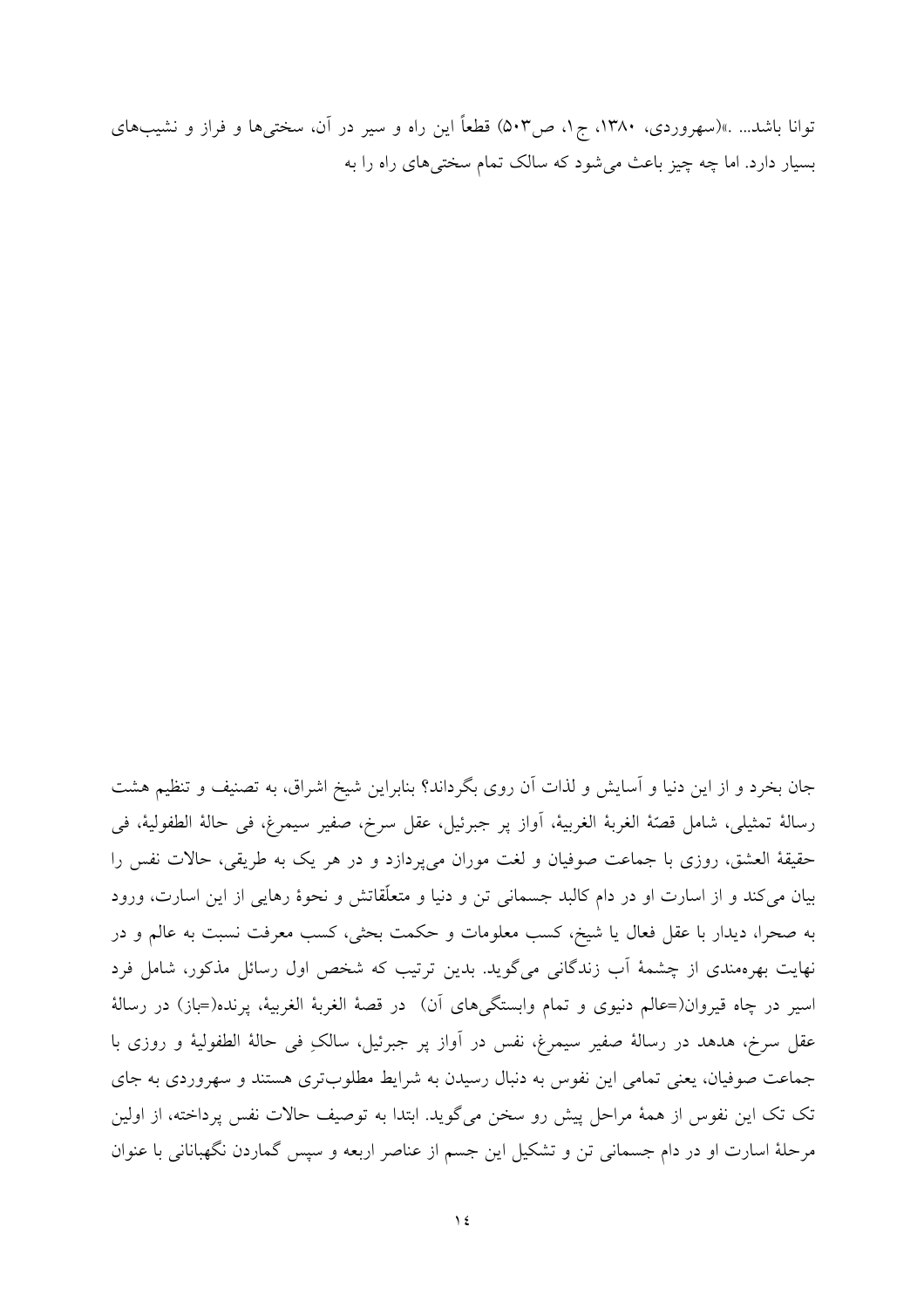قوای ظاهری و باطنی که در هر گام به سوی ماوراء، مانع حرکت وی میشوند و نیز مانع بزرگتری به نام دنیا و متعلقاتش که به راستی موجب دلبستگی نفس به خود میشوند و اینها نیز به نحوی دیگر دست و یای نفس را می بندند و چنان او را زمین گیر می کنند که نفوس سست اراده هرگز نخواهند توانست از این کرهٔ خاکی ولذات و هوس های دون دل کنده و رهسپار عالم علوی شوند. در واقع این اسارت موجب تنهایی نفس شده و نفس آن چنان با خویش و ادراکات حسی خود و عالم محسوسات مشغول است که فراموش می کند از کجا آمده است و حتی می پندارد از ابتدا در این عالم اسپر و گرفتار بوده است. اما اوضاع این چنین نمیماند؛ زیرا تنهایی، نفس را به تفکر دربارهٔ خویشتن و موقعیت و جایگاه خود وامیدارد و بدین ترتیب به مدد عقل فعال در حکمت بحثی متوغّل می شود و بر اساس آن از غربتی که دچار آن شده است آگاه می شود. به دنبال راه چارهای برای رهایی از بندهای اسارت می جوید و پس از مدتی با تمرین و ریاضت و عدم توجّه به دنیا ولذات جسمانی درمی یابد که توانایی عروج به عالم علوی را دارد چرا

که این نفس نورانی با این عالم سازگار نبوده و از جنس عالمی دیگر و متعلق به عالم ماوراء است. پس، شب هنگام که قوای نفس در خواب فرو میرروند راهی صحرا میشود و نفس میتواند بدون اشتغال حواس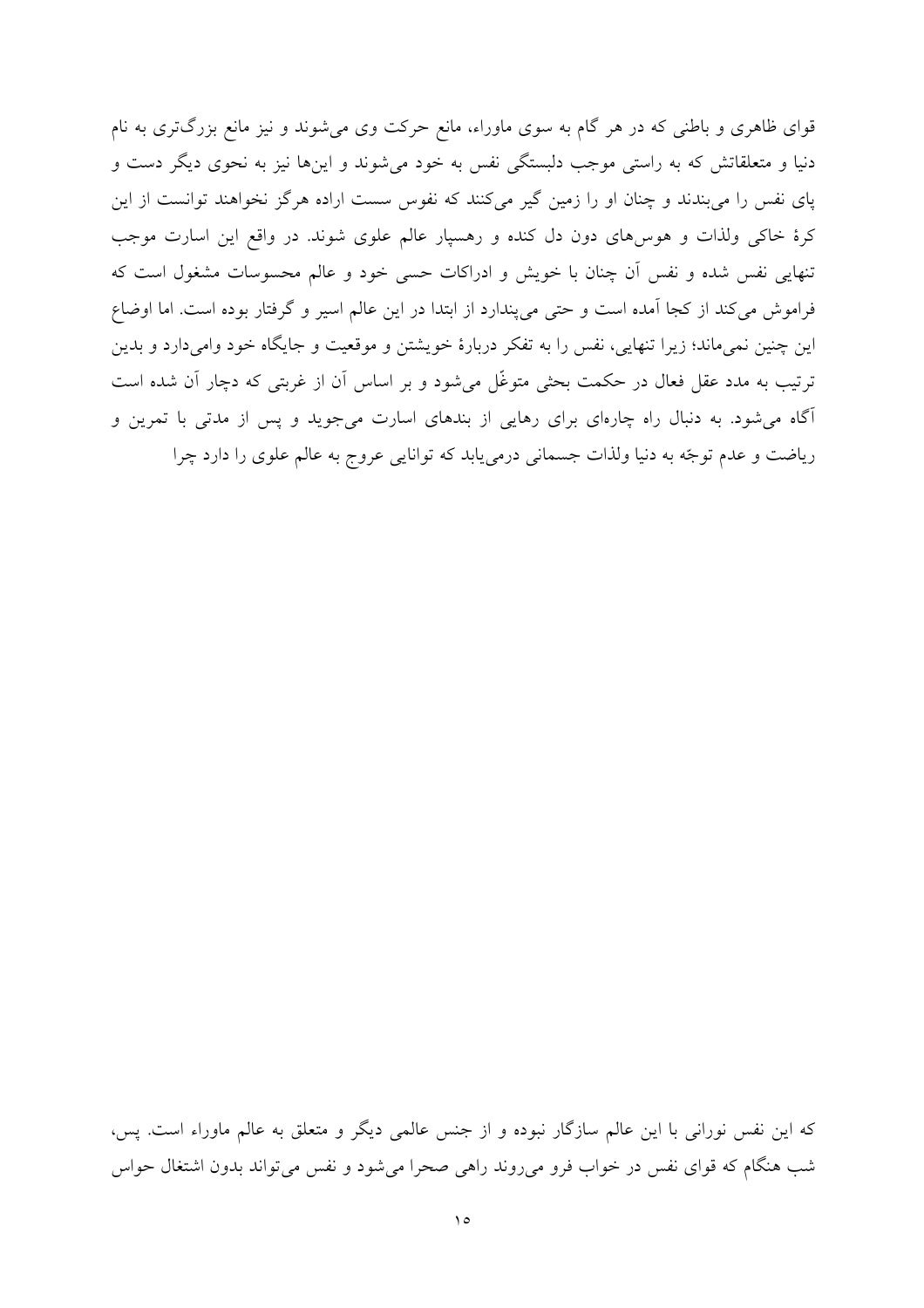به کسب معلومات و همراهی با عقل فعال بیردازد. به همبن علت، در سیر و سلوک عرفانی شب، رمز بیداری عارف است و سهروردی در این باره میگوید: «فَبَینا نحنُ فی الصعود لیلاً و فی الهبوط نهاراً.»(همو، ۱۳۸۰، ج۲، ص ۲۸۰) یعنی شروع فعالیت حواس ظاهری در روز باعث می شود که نفس از جنبهٔ روحانی و نوراني وجود خويش غافل شده و به جسمانيات بيردازد.

و دیدار با عقل فعال زمانی میسّر می شود که سالک از طریق ریاضت، نفس خویش را مهذّب و مزکّی نموده و در طلب تحصیل کمال باشد. چنین شخصی به محض ورود به صحرا، که منظور عالم مثال است، با عقل فعال دیدار میکند. از آن جا که در میان عقول دهگانه، عقل دهم، مفیض صور و مدبّر عالم کون و فساد و در نتیجه به نفوس بسیار نزدیک است، همچنین صاحب علوم بسیار و عالِم به عجایب عالَم است، علاوه بر این موارد، سهروردی شغل وی(و تمام عقول) را سیاحت کردن و حافظ بودن کلام خدای عزّسلطانه دانسته که «هم به معنای آگاهی از بواطن کتاب الهی و اسرار وحی است و هم به معنای حفاظت و نگهبانی از آنهاست.»(پورنامداریان، ۱۳۹۰، صص ۱۸۰–۱۸۱) پس بهترین و نزدیکترین راهنما به نفس،عقل عاشر است که در هر زمان که نفس بخواهد از این عالم عروج کند میتواند از کمکهای وی بهرهمند شود.

نفسی که وجود خویش را شایستهٔ وصول به چشمهٔ آب حیات گرداند همان نفسی است که از مراتب پایین یقین بالاتر رفته و به مرتبهٔ حق الیقین نائل گشته و هم اوست که تا ابد، از لذتی بی۵منتها بهرهمند خواهد شد. سهروردی دربارهٔ آب حیات چنین میگوید: «و نفس روح زندگی درنیابد الّا بعد از مفارقت از تاریکی تن چنان که اشارت کرد اّیت قراّن که "و إانّ الدّار الأخرهٔ لهی الحیوان لو کانوا یعلمون" که سرای اَخرتست که چشمهٔ حیوانست یعنی عالم زندگی و نور اگر مردم بدانستندی، و آیتی دیگر "فامّا إن کان مِنَ المقرّبین فَرَوحٌ و ريحانٌ و جنَّهْ نُعيم" من ماء الحياة المعارف، از أب حيات معارف قدسي و مشاهدة عالم عقلي و لذت سرمدي.»(سهروردي، ١٣٨٠، ج٣، ص١٧٣) بنابراين كسب معرفت نسبت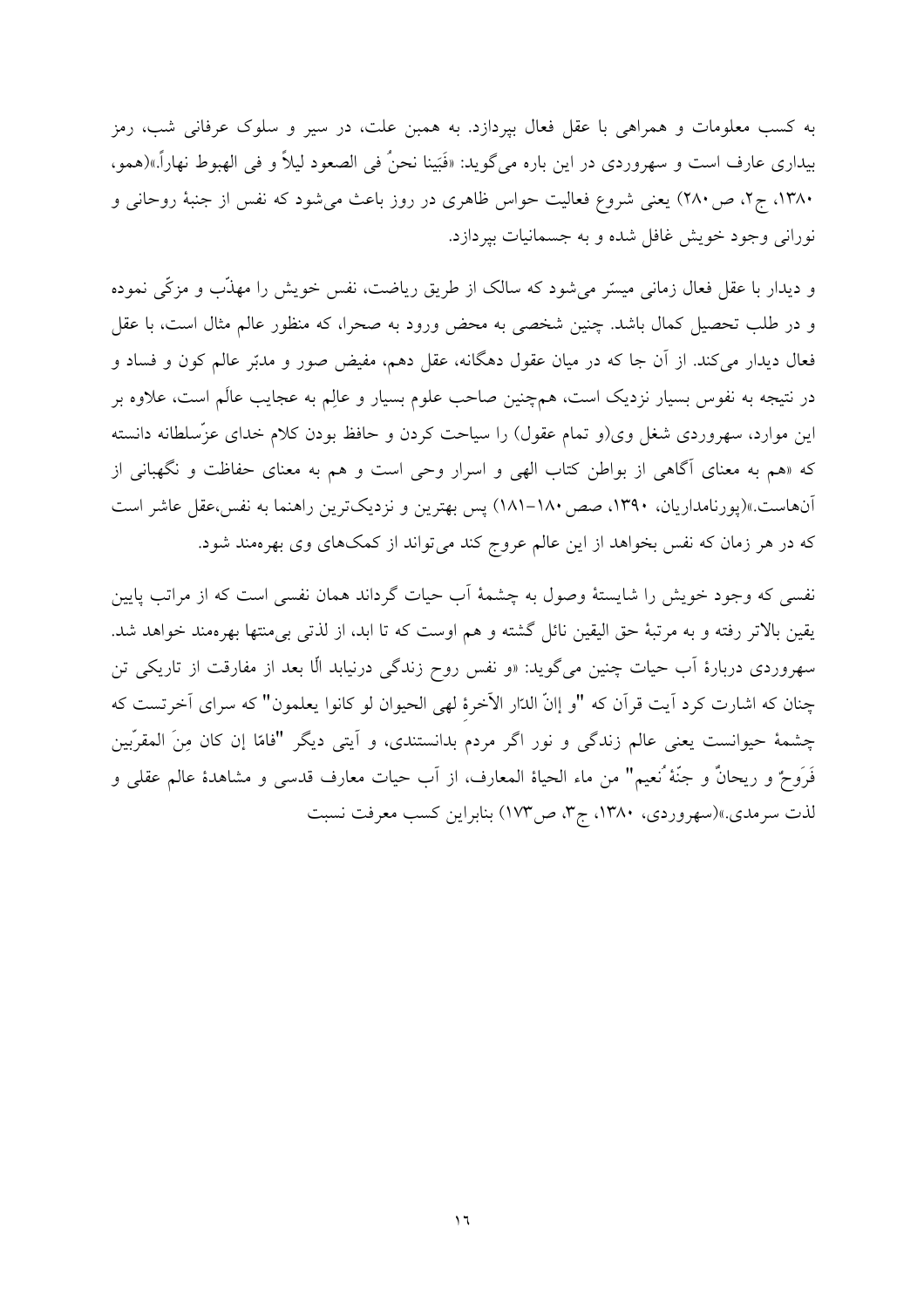به حق را می توان کمال نفس ناطقه دانست که اگر آدمی تمام وقت و همّت خود را صرف آن نماید به لذتی کامل و بی نظیر دست یافته است، به طوری که سهروردی میگوید: «کمال جوهر عاقل ما، انتقاش به حقایق و معرفت حق و شگفتی های ملکوت و ملک حق تعالی است. و از آن جهت که (جوهر عاقل یا نفس ناطقه) با بدن علاقهای دارد، (کمال انسان) آن است که بر قوای بدنی استیلا یابد و آنها بر او مسلط و مستولی شوند. (تا بدین وسیله) شهوت، غضب و فکر او در تدبیر حیات به نحو معتدل و رأی صحیح باشد.(همو، ج۴، ص٨٢) و لذت چیزی نیست جز شعور به کمال حاصل از آن حیث که کمال است.»(همو، همان، ص ۱۲۶)

براین اساس سهروردی، در تمام رسائل تمثیلی خویش، سرگذشت نفوسی را بیان می کند که طالب کمالند و در پی آن از طریق ریاضت و خودسازی، قدم در وادی سلوک می نهند تا به کمک عقل فعال به مطلوب خویش دست یابند. این نفوس دارای مکاشفه و شهودند که در واقع حاوی نوعی ادراک است و به عنوان «انوار اسفهبدیه» تحت قهر و غلبهٔ انوار ماوراء و در اعلی درجات مقهور نورالانوارهستند. همانگونه که شیخ اشراق در رسالهٔ صفیر سیمرغ میگوید نفوسی که در ابتدای راه سلوک قرار دارند، برقهایی زودگذر به نام طوالع و لوایح، را مشاهده می کنند و هنگامی که خلسهها برای سالک پایدار شود به تدریج به سکینه دست می یابد.

در میان رسالههای تمثیلی سهروردی، رسالهٔ لغت موران از نظر نوع نگارش با آثار دیگر از این دست متفاوت می باشد؛ زیرا مانند بقیه از ابتدا تا انتها پیکرهٔ واحد داستانی تمثیلی را تشکیل نمی دهد، بلکه شامل دوازده فصل است که در هر یک از نُه فصل ابتدایی ضمن بیان داستانی کوتاه، تمثیلات مورد نظر خویش را به کار میگیرد. همچنین در هر فصل به مواردی از اصول رایج میان عارفان اشاره میکند. و سهروردی در رسالهٔ فی حقیقهٔ العشق با اشاره به سه صفت عقل (یعنی حسن، عشق و حزن) و تشخّص بخشیدن به این صفات و برادر خواندن این سه، به بیان تمثیلات مورد نظر خویش میپردازد. اوج به کارگیری تمثیلها در این رساله در گفتگوی میان عشق و زلیخا است.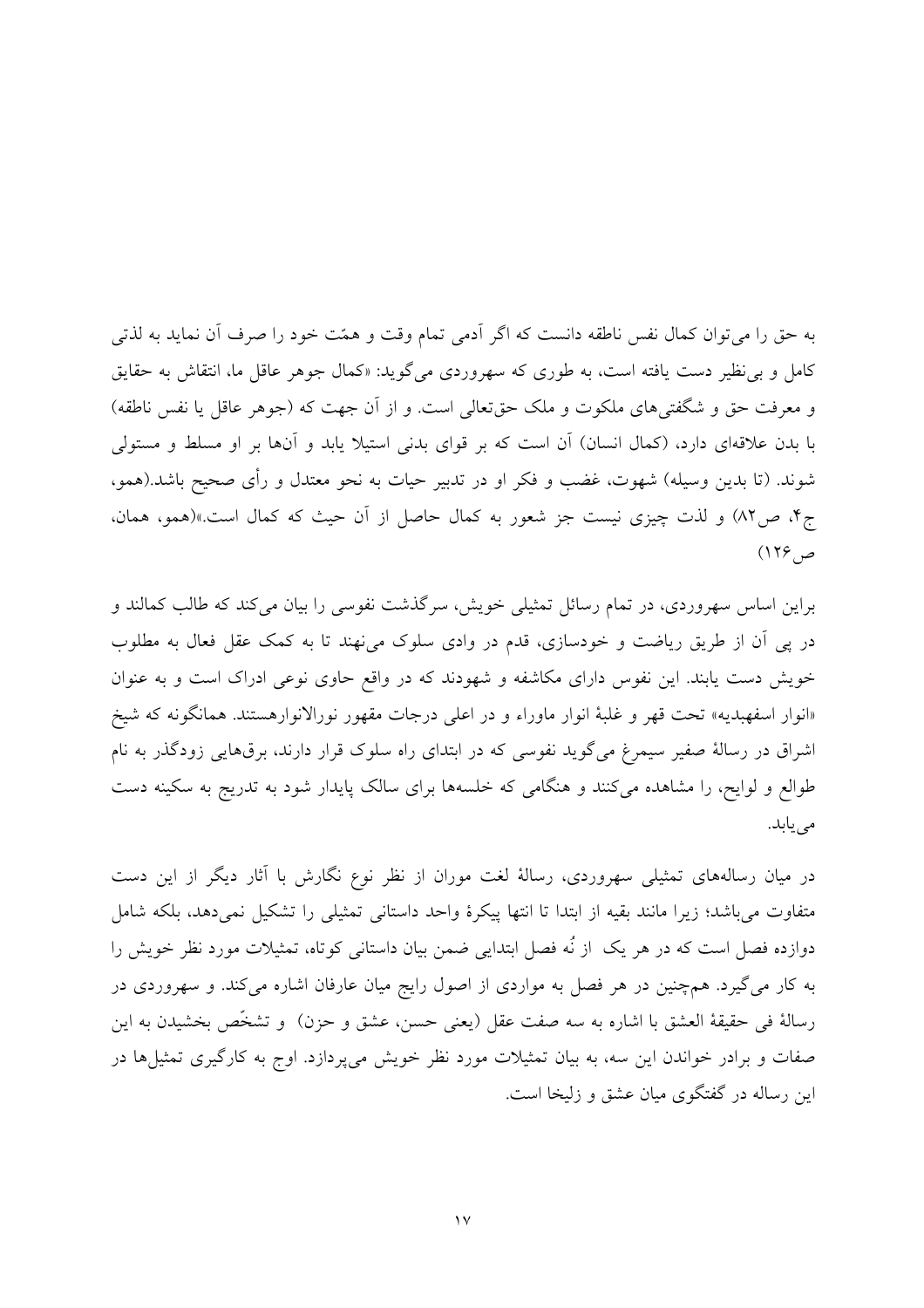۰۴ وجوه اشتراک

۱) اولین موردی که در نگارش رسائل تمثیلی ابنِ سینا و سهروردی بسیار در خور توجه می نماید، كاربرد زبان تمثيل است. مي توان علت تأليف اين رسائل به زبان رمز را چنين بيان نمود:

در دورهای که این دو حکیم می;زیستهاند، به دلیل فقر علمی و فرهنگی که بر جامعه سایه گسترده بود، هم برای اینکه از گزند جهّال ومتعصبان در امان باشند و هم برای نشان دادن قدرت علمی خویش از زبان رمز بهره بردهاند. استفاده از این زبان در نگارش یک متن موجب تعالی آن نیز هم میشود مخصوصاً که این رسالهها به صورت داستان نوشته شدهاند. پس، از این لحاظ که در قالب داستاناند، برای آنان که فقط به دنبال لذت بردن از خواندن یک داستان صرفاند و تنها به ظاهرداستانگونه و روند آن بسنده می کنند نیز جذاب است. اما از آن جهت که مطالب و نوع بیان آنها برای افراد نکته سنج بسیار مهم است، با دقت به مطالعهٔ این نوع آثار می،یردازند و تا زمانی که رموز به کار رفته در آنها را نگشایند دست از تلاش بر نمی دارند. حال، این افراد که به دنبال گشودن رموز به کار رفته در این رسالهها هستند هر کدام به اندازهٔ استعدادی که دارند به این امر نائل می شوند و به اندازهٔ ظرفیت وجودی خویش از آن بهره می برند. برخی افراد در این مسیر نفس خویش را با ریاضت و تزکیه، نورانی وشفاف کرده و به مفهومی فراتر از آن چه مدّ نظر نویسنده بوده میرسند. یعنی توانایی رمزگشایی، نسبت مستقیم با نبوغ افراد دارد و این زیرکی در افرادی شدیدتر است که بسیار به نفس خویش توجه نموده و به تزکیهٔ آن پرداختهاند. بدین ترتیب می توان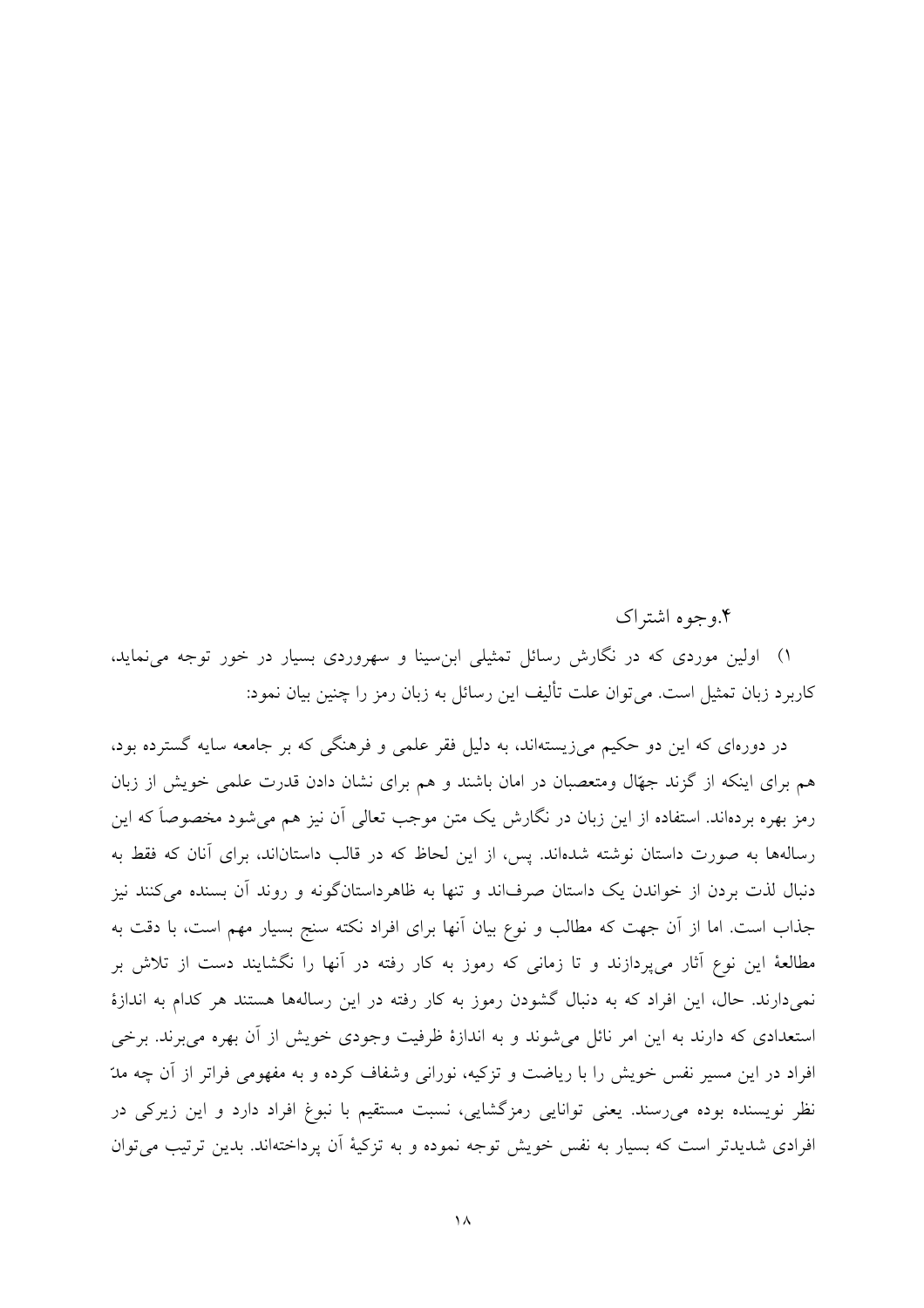به مضمون این نوع رسائل یی برد چنان که برخی از محققان، مضامین اصلی این داستانهای تمثیلی را بر پایهٔ چهار اعتقاد استوار میدانند: «۱– انسان متشکّل از جسم و نفس است که با مرگ جسم، نفس باقی خواهد ماند. ۲- نفس، ذاتاً مشتاق پیوستن به اصل خویش است و با ریاضت و مرگ ارادی می تواند به طور موقت به این امر نائل شود. ٣- با ترک تعلقات جسمی و دنیوی، نفس از لذات روحانی و معارف قدسی بهرهمند خواهد شد. ۴- نفسی که به دنبال کسب حکمت بوده، از طریق ریاضت و پیوستن به عالم فرشتگان مي تواند بدون واسطه معرفت كسب نمايد.»(يورنامداريان، ١٣٨۶، صص ٢٨٢–٢٨٣)

۲) محتوای این رسائل بررسی و شناساندن نفس و قوای آن است که چگونه میتواند از پایینترین و حقيرترين مراتب به اعلى درجات وجود صعود كند. نفس، تمام أنچه كه به عنوان ملزومات سفر بايد به همراه داشته باشد، و همه افلاک و نفوس و اجسامشان و عقول مدبّر این افلاک را توسط راهنمای خویش یعنی عقل فعال میشناسد. بدین ترتیب، بر اساس علمی که نسبت به جایگاه و وجود خویش و عوالم دنیوی و ماوراء پیدا میکند این اشتیاق را می یابد که تمام علوم عقل فعال را کسب کند اما مرتبهٔ وجودی وی مانع وقوع چنین چیزی می شود. به هر حال این شور و شوق در سالک وجود دارد که تا آنجا که امکان دارد مراتب باطن را پیموده و به مقامات بالاتری دست یابد و بدین ترتیب در برهه ای از زمان، سفری از خاک تا افلاک را می پیماید و در پایان به عنوان یک حکیم از این سفر روحانی باز می گردد. شیخ اشراق در پرتونامه مي گويد: «چون شواغل برخيزد، اَن كس كه كمال دارد لذتي پابد بي نهايت به مشاهدت واجب الوجود... و عقلي شود نوراني و از جملهٔ فريشتگان مقرّب شود و هرگز اين خاكدان پليد را ياد نيارد... و بسرچشمهٔ زندگی و دریاهای نور حقیقی روحانی پیوندد.»(سهروردی، ۱۳۸۰، ج۳، ص۷۰) و بدین علت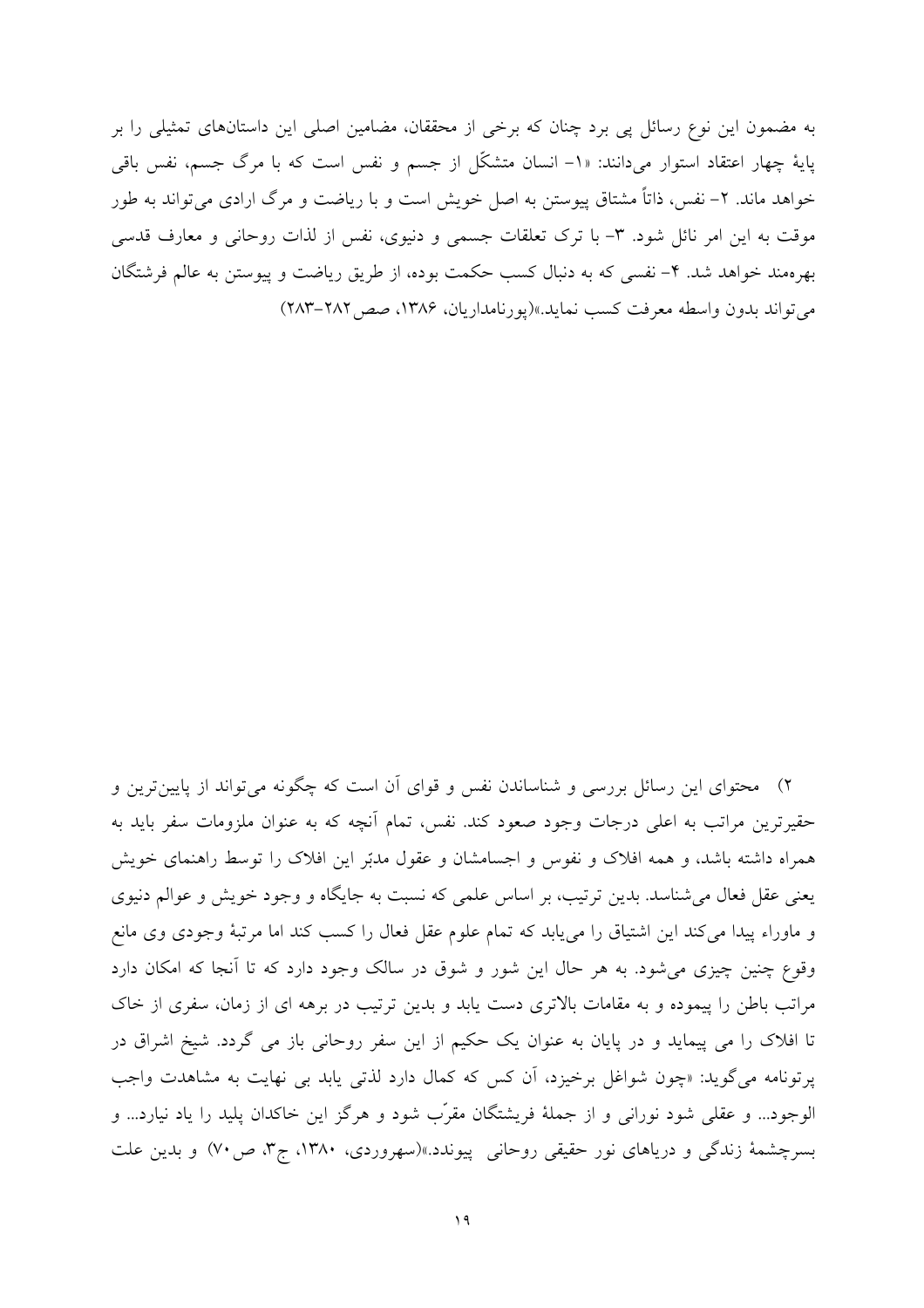كه از اين سفر معنوى لذتي وافر نصيب نفس مي شود، با رجوع به عالم ظاهر و قطع اين رابطهٔ روحاني و اشتغال مجدد حواس، نفس، دلتنگ و زار می شود.

۳) علاوه بر موارد مذکور به طور معمول در این رسائل به عوالم کبیر و خصوصاً صغیر پرداخته شده است. این که انسان دارای چند نوع حواس و چند قوه است. رابطهٔ نفس و بدن و جایگاه نفس در عالم مشخص گردیده است. نحوهٔ ترکیب جسم، تعداد افلاک، تعداد عقول و نحوهٔ پیدایش عقول و بسیاری مطالب دیگر از این دست بیان شده است.

۴) از دیگر مبانی مشترک میان دو دسته رسائل این دو حکیم میتوان به قضا وقدر، عروج و تعالی نفس و هبوط نفس اشاره نمود. البته در مورد مسئلهٔ هبوط نفس باید گفت که هر دو فیلسوف قائل

به حدوث نفس مع البدن بوده و دلایل مستحکمی برای اثبات آن ذکر نموده اند. اما رسالههای رمزی خویش را به نحوی بیان کردهاند که از آن چنین برداشت میشود که ایشان قائل به تقدم نفس بر بدن میباشند. مرغان رسالهٔ الطیر ابنِ سینا و باز اسیر در رسالهٔ عقل سرخ سهروردی به خاطر دانههای ارادتی که قضا و قدر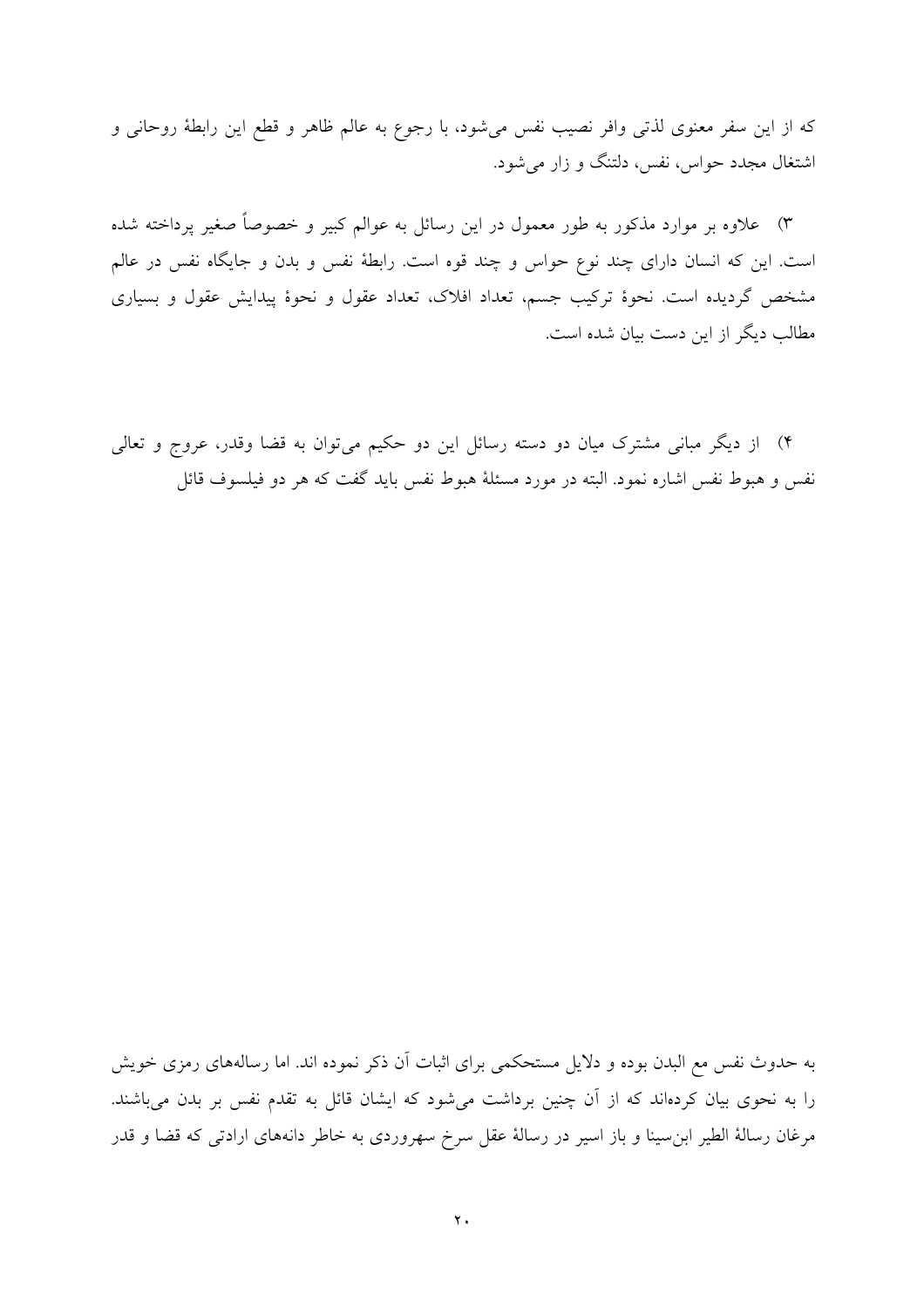برایشان تعبیه کرده بود در دام گرفتار می شوند و این گرفتاری به معنای هبوط نفس از عالم برین به این عالم خاکی است.

۵) در تمامی رسائل رمزی ابن سینا و شیخ اشراق، دیداری میان سالک با شیخ یا پیر – جوان یا فرشته و از این قبیل اسامی رخ می۵هد، چنان که در حیّ بن یقظان سالک با جوانی مواجه میشود که در واقع همان اولین فرزند آفرینش رسالهٔ آواز پر جبرئیل است. وجود شیخ یا عقل فعال ضروری است زیرا هر سالک مبتدی برای یافتن راه و گام برداشتن صحیح در آن تا رسیدن به مقصد نیازمند راهنمایی است که به راه و موانع و مشکلات آن آشنا بوده و دارای علم و مقامی فراتر از سالک باشد تا هر چه بهتر و آسانتر به وی ياري پرساند.

۶) ً دو فیلسوف بزرگ راهی برای نجات موقتی از تعلقات و دلبستگی به دنیـا پـیش رومـی(نهنــد و آن، «مرگ اختیاری» است که در آن سالک با تحمّل ریاضت و تلاش می توانـد مقـدمات یـک سـفر روحـانی و ماورائی که در آن روح به آرامشی توصیف نشدنی نائل میشود را تهیه نماید. ابـن سـینا راجـع بـه مـرگ و حیات می گوید: «حکما حکم کردهاند که مرگ دو است، مرگ ارادی و مرگ طبیعی؛ همان طور کـه حیـات دو است، حیات ارادی و حیات طبیعی. از مرگ ارادی میراندن شهوات و خودداری از پرداختن بـه آنهــا را اراده کردهاند و از حیات ارادی سعی انسان را در زندگی ایـن جهـانی بـرای خـوردنیهـا و نوشـیدنیهـا و شهوات؛ و از حیات طبیعی بقای نفس سرمدی را در آرزوی شادمانی ابدی، با فایده جستن نفس از علـوم و خودداری از حرص و کوشش در امور دنیوی، در نظر آوردهاند. از این رو افلاطون حکیم روح اللّــه رمســه، طالب حکمت را سفارش کرد که بمیر به اراده و زنده شو به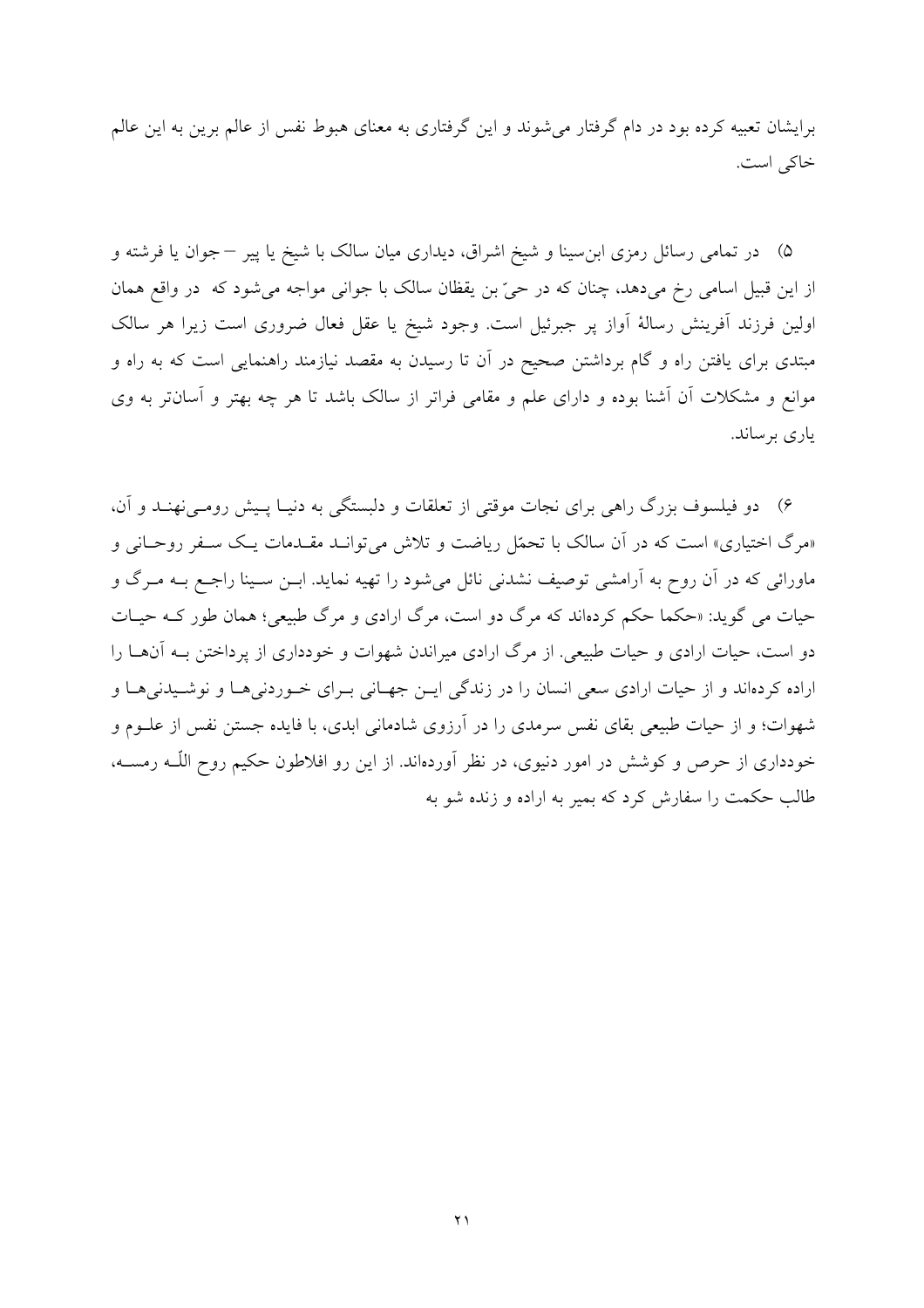طبیعت.»(ابن سینا،۱۳۸۸، ص ۶۱۵) شاید در نگاه اول، این کار(یعنی ریاضت و قطع تعلق از دنیا) عبث جلوه كند وهيچ دليلي براي اين نوع زندگي، رياضت كشيدن و سيس قطع تعلق و ... نتوان يافت. امـا بايــد توجــه داشت که علت گرفتاری تمام نفوس ناطقهٔ انسانی در این عالم، قضا و قدر الهی است. برای این که نفس بــه كمالات خاص خويش نائل شده ومرتبهٔ وجودي خويش را تعالى بخشد بايد بــه بــدن تعلــق بگيــرد. بــدين ترتيب كه به ارادهٔ خداوند وبه واسطهٔ عقل فعال ، نفس، افاضه شده و با تعلق به جسمي متناسب بــا خــود، قدم به این عالم خاکی میگذارد. فناپذیری، خصلت وصفت دنیا و هر چیز مادی دیگری است که در آن واقع شده است مانند جسم انسان، ولي نفس متعلق به عالم مجـردات اسـت. طـي ايــن اســارت و دريافــت ايــن موضوع که از کجا آمده، جایگاه کنونی اش چگونه است و اصلاً برای چه خلـق شـده و در نهایـت بــه کجــا خواهد رفت، وي را وادار به انديشيدن مي كند تا به غربت در اين دنيا و دوري از عـالم نـور و تجـرد آگـاه شود. در واقع همین غربت و در نتیجهٔ آن ازخودبیگانگی موجب شد که سرگرم و دل مشغول این دنیا شده، به آن خو گرفته و در چاه عمیق روزمرگی گرفتار شود. اندیشیدن به هدفی متعالی است که موجب حرکت انسان می شود، حرکت برای تعالی یافتن، حرکتی که دربردارندهٔ تغییر است، رخوت و رکود و روزمرگے را کنار مینهد، و اَموختن علم و حکمت، بکارگیری ذوق و تجربه و تحمّل ریاضتهـای بسـیار، خویشـتن را آمادهٔ وصالی عظیم می نماید. و از نظر سهروردی آنان که اهل ریاضت هستند، عاقبتی نیکو خواهنـد داشـت: «فلهم الحظّ الأوفر و المقام الأعلى في الدنيا و الآخرة. فطوبي لمن أدرك نفسه قبل الموت و حصل لنفسه في الدنيا درجة يلتذَّ بها في دار الفناء و يفرح بها في دار البقاء.»(سهروردي، ١٣٨٠، ج٢، ص٢٧١) يس هجران از مبدع و خالق، أن چنان تلخ است كه براى وصال عشق او هر درد و رنجى را مىتوان تحمل نمود.

۷) و این وصال معادل رسیدن به «چشمهٔ زندگانی» و بهره مندی ازآن است که لذت فراوان در بردارد. ابن سینا در این باره می گوید: «لذت نفس ناطقه در آن است که بالفعل، دارای علم عقلانی باشد، پس واجب الوجود، معقول است چه عاقلي باشد چه نباشد و معشوق است چه عاشق باشد یا نباشد و لذت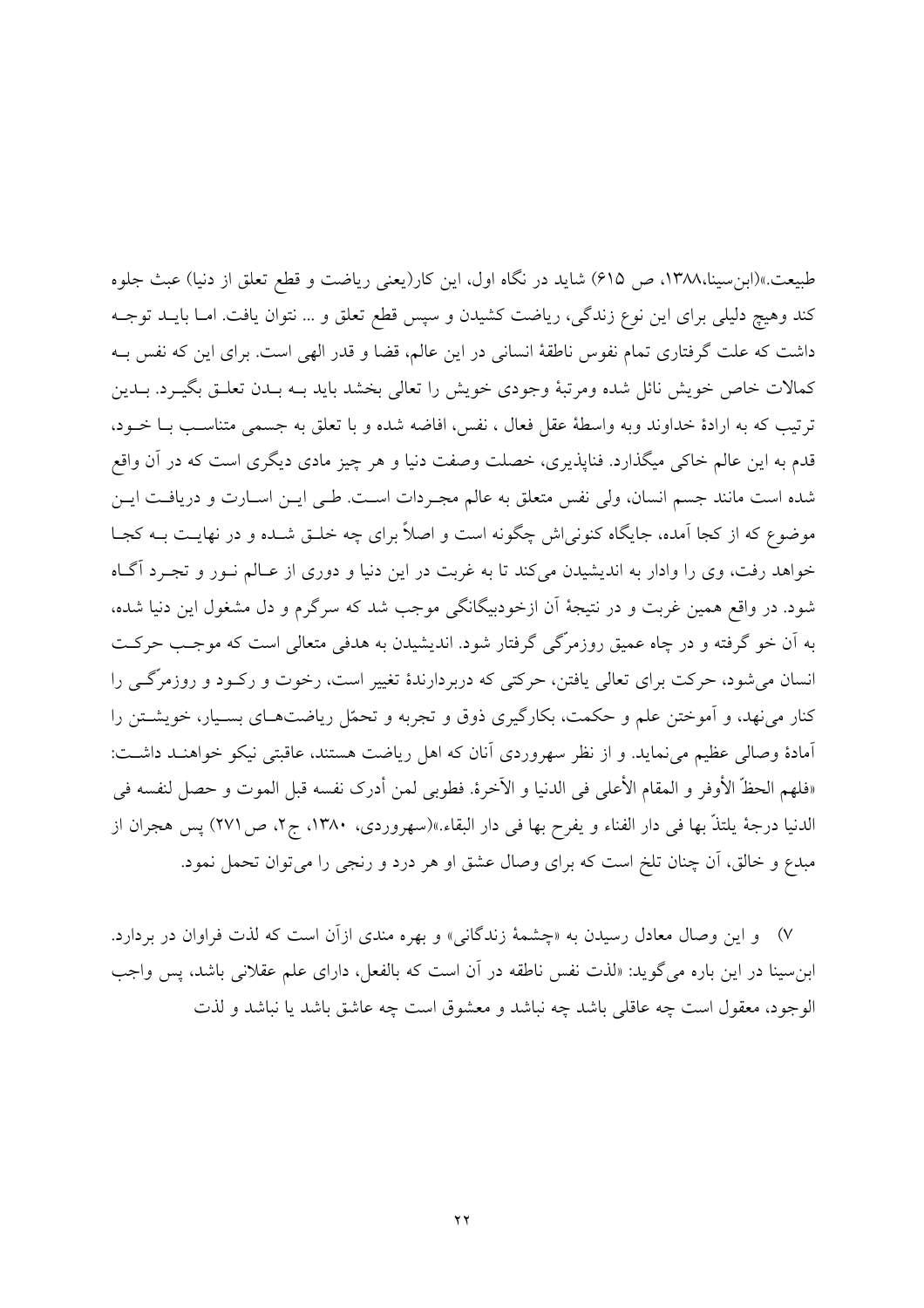بخش است خواه کسی این لذت را دریافته باشد ،یا درنیافته باشد.»(ابن سینا، ۱۳۷۷، صص ۱۷۱–۱۷۲) چشمهٔ زندگانی همان چیزی است که سالکان حیّ بن یقظان و عقل سرخ در پی رسیدن به آن هستند.

٨) جالب اینجاست که مرغان رسالهٔ الطیر یا باز در رسالهٔ عقل سرخ و یا طاووسی که در فصل هشتم لغت موران داستانش را می خوانیم و به عبارتی تمامی نفوس ناطقهٔ انسانی پس از هبوط به این عالم، جایگاه اصلی خویش را فراموش میکنند. تنها عده ای که پس از گذشت مدتی و خو گرفتن به اینجا، درد و رنج اسارت بر وجودشان سنگینی می کند، برای آزادی و رسیدن به مراتب بالاتر از هیچ کوششی فروگذار نمی کنند تا به مطلوب و معشوق خویش برسند. و اما عدهٔ دیگر که فریب زیور دنیا را خوردهاند در غفلت و جهالت فرو رفته و تا زمان مرگ بیدار نخواهند شد. ابن سینا در رسالهٔ اضحویه می گوید: «پس … هر که در دنیا جز به زاد آخرت مشغول است، به غایت احمق است و سبب آن غفلت است و اندیشه نا کردن: که شهوات دنیا خود ایشان را چندان فرو می نگذارد که اندر این اندیشه کنند؛ و گرنه، آن کس که به یقین میداند و آن کس که به گمان غالب میداند و آن کس که گمان ضعیف میبرد –بر همه–واجب باشد، به حکم عقل، که از آن خطر عظیم حذر کنند و راه ایمنی و احتیاط گیرند.»(همو، ۱۳۶۴، ص ۱۴۹) پس آن نفس که از هر امری جز جسم خویش غافل است و اصلاً اهل اندیشیدن نیست و یا اندیشههای ناراست و ناروا دارد و نیز از تحصیل علم سرباز میزند، به خاطر همین جهالت، از نفوس اشقیا خواهد بود.

۹) ابن سینا و سهروردی از رمز پرنده در رسالههای تمثیلی خـود بسـیار اسـتفاده نمـودهانـد چنـان کـه ابن سينا نفوس انساني را مرغ مي نامد و سهروردي در قصّهٔ غربت غربي، صفير سيمرغ، عقـل سـرخ و لغـت موران از هدهد، سیمرغ، باز، طاووس و خفاش نام می برد. استفادهٔ بــه جـای ایــن دو حکـیم از رمــز پرنــده، زیرکی و نبوغ ایشان را می رساند؛ زیرا هم بر روی زمین راه می رود و هم از طریق بال&ایش می تواند تا حدّ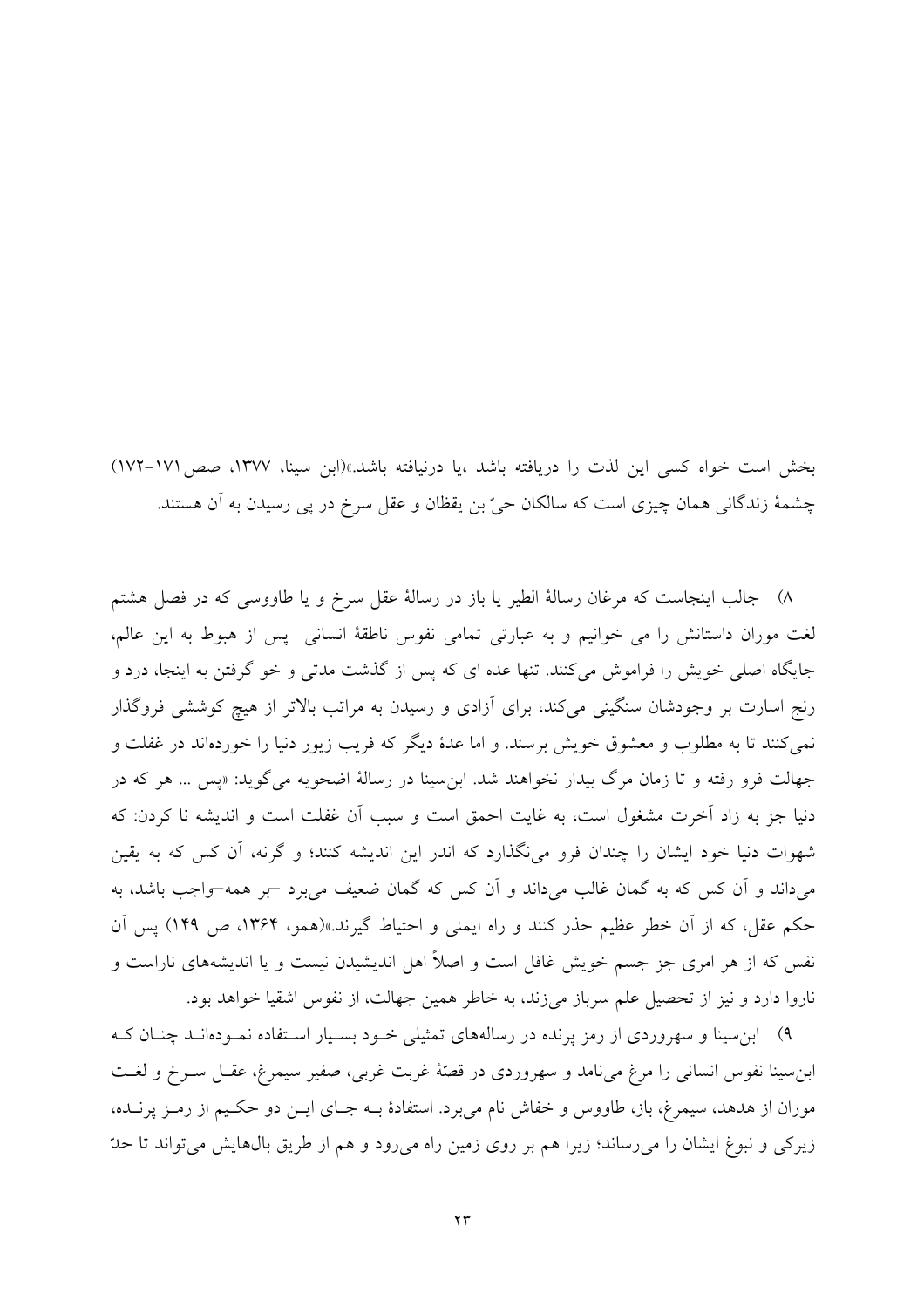امکان، اوج بگیرد. بال، یک امر مادی والا به شمار می رود، چنان که افلاطون در این باره می گوید: «بال برای آن است که چیزی را که میل به پائین دارد (=جسم سنگین) بالا برد و به

قلمرو بالاتر که مسکن خدایان است منتقل سازد و این همان جزء از بدن است که بیشـترین شـباهت را بــه همـه امـور خـدايي، كـه عبارتنـد از: زيبـايي و دانـايي و نيكـي و چيزهـايي ديگـر از ايــن قبيـل، دارد.» (افلاطون، ۱۳۸۰، ج۳، ص١٢٣٥) همان طور كه «بال» موجب بالا رفتن نفس مي شود، از دست دادن آن هـم موجب هبوط نفس مي گردد. خواه اين نفس دل سيرده و مشغول دنيا و جسمانيات باشد، خواه ً متوجّه عــالـم نور و ماوراء باشد، موجودات مجرد عالم نور هرگز او را از یاد نخواهند برد و هر لحظـه کـه نفـس طالـب عروج و و صال حق بوده و برای آن تلاش نماید در این راه به وی مدد میرسانند.

۱۰) مکان دیدار سالک با عقل فعال در حیّ بن یقظان، عقل سرخ و آواز پر جبرئیل صحرا خوانده شده که عبارت است از عالم مثال، یعنی محل رویداد وقایع روحانی و مجرد از ماده. از طرف دیگر "ناکجا آباد"ی که پیر رسالهٔ آواز پر جبرئیل میگوید از آن جا آمده – همان عالم مثال و واسطهٔ میان عالم غیب و شهادت است – در رسالهٔ فی حقیقهٔ العشق نیز آمده است آن جا که فرشتهٔ حزن به صومعهٔ یعقوب میرسد و يعقوب از او مىپرسد: از كجا آمده اى؟ و حزن پاسخ مىدهد: "از اقليم ناكجاآباد از شهر پاكان". اين همان جایی است که عقل فعال حیّ بن یقظان نیز به آن متعلق است. در توضیح این مطلب می توان به جامعهٔ آرمانی یا اتوپیا اشاره کرد که به معنای "ناکجا" است اما سهروردی با افزودن کلمهٔ "آباد" بیان میکند که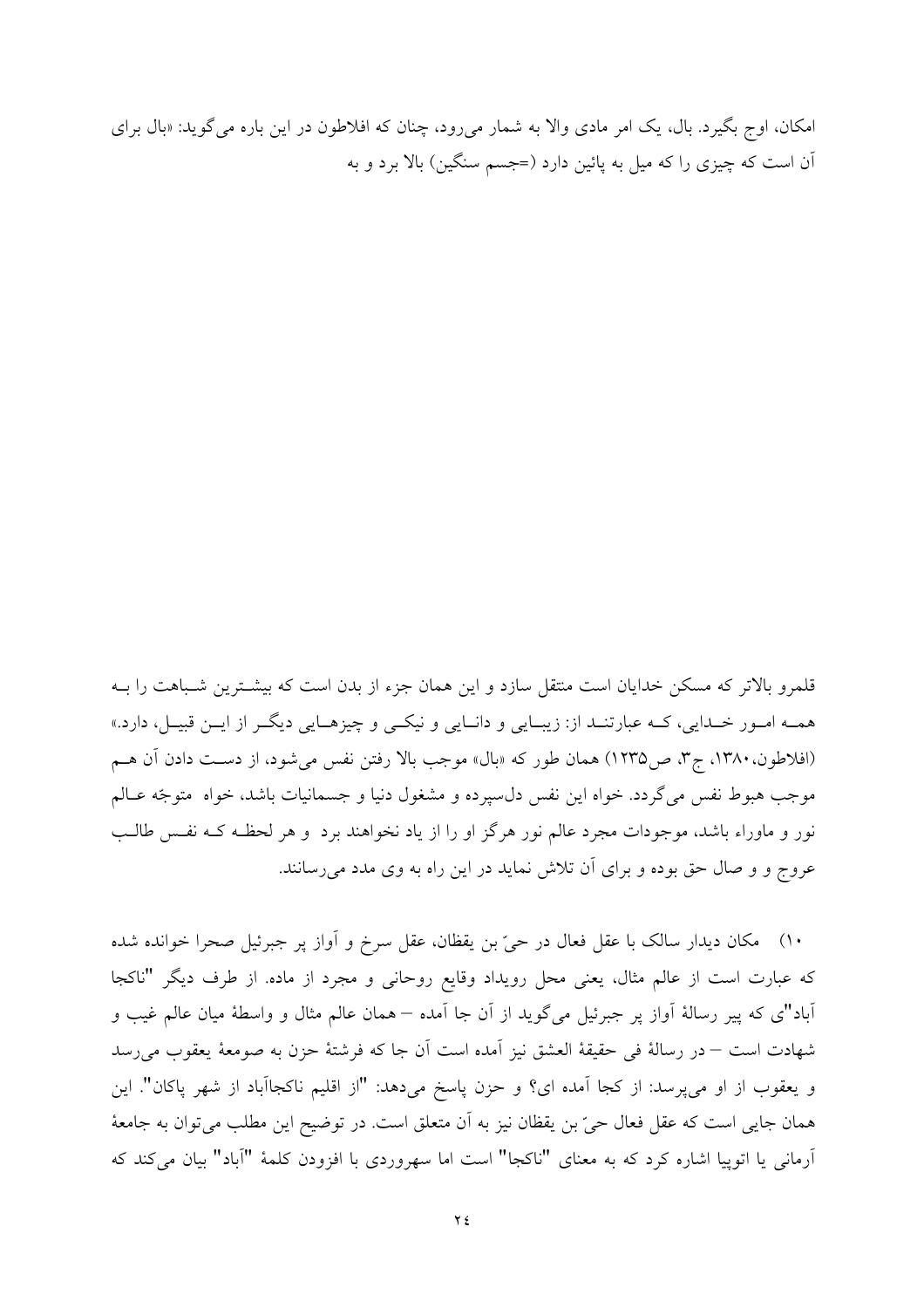سرزمینی هست که ساکنانی دارد پس در عالم ماست، جایی هست که آباد است ولی نزد ما نیست، علاوه بر این در کتب سنگینتر خود میگوید "اقلیم هشتم"؛ زیرا در جغرافیای قدیم هفت اقلیم داشتیم، البته در جایی هم این اقلیم عالم مثل معرفی شده نه اتوپیا. هم چنین در جای دیگری از رسالهٔ فی حقیقهٔ العشق آن را با نامهای دیگری از قبیل: بیت المقدس، روح آباد، شهرستان جان و در رسالهٔ قصهٔ الغربهٔ الغربیهٔ، دیار ماوراءالنهر و کوه طورسینا میخواند. و آن چه در این مورد باید متذکر شد این است که ناکجاآباد – یا نامهای دیگر آن — بدین علت به کار رفتهاند که دالّ بر فقدان ماده و غیر قابل اشارهٔ حسی بودن اینها است زیرا میدانیم که عقول ذاتاً و فعلاً ً مجرد از ماده میباشند.

۱۱) مورد دیگری که در این رسائل به چشم میخورد، سیاحت عقول است. این سیّاحی را ابنِسینا بسیار پیشتر از سهروردی در رسالهٔ حیّ بن یقظان به کار برده و شیخ اشراق نیز در رسالههای آواز پر جبرئیل،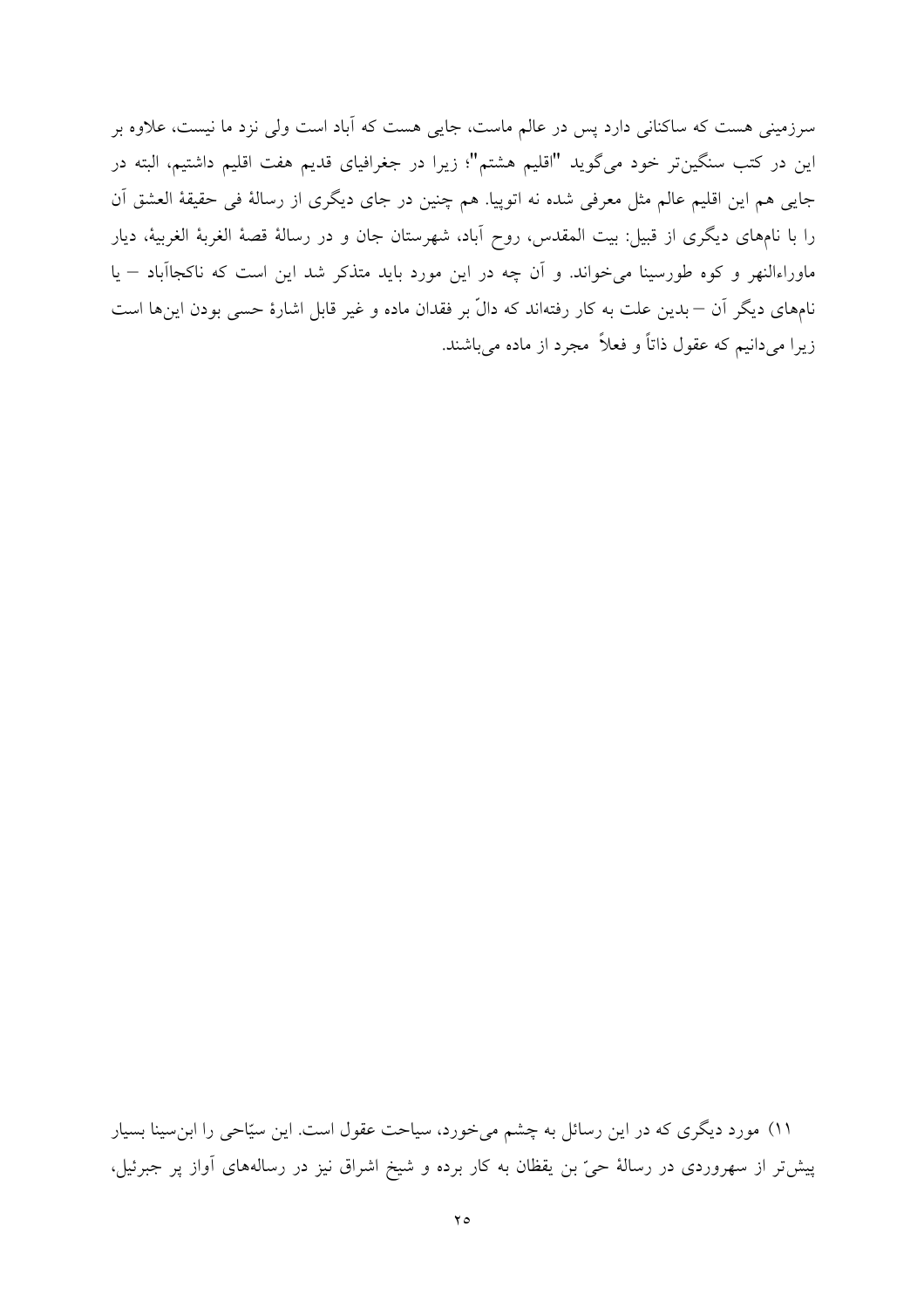عقل سرخ و في حقيقهٔ العشق به نيكويي از آن بهره برده است. سياحت كردن عقل فعال عبارت از تدبير و آگاهی وی بر تمام موجودات و حوادث عالم کون و فساد است. چنان که ابن سینا در رسالهٔ حیّ بن یقظان گفته: «و پیشهٔ من سیاحت کردنست و گرد جهان گردیدن...» و هانری کربن آن را چنین شرح کرده است: «یعنی عالِم و داناام به همهٔ هستیها.»(کربن، ۱۳۸۷، صص۱۳۸۲–۴۸۳) همچنین یکی از مواردی که سهروردی در اين موضوع راجع به أن مي گويد، رسالة في حقيقة العشق است: «نام موكل شهرستان جان، "جاويد خرد" است و او پیوسته سیآحی کند چنان که از مقام خود نجنبد ...»(سهروردی، ۱۳۸۰، ج۳، ص۲۷۶) پس عقل فعال بر تمام وقايع عالم تحت القمر احاطة كامل دارد بدون اين كه حركتي داشته باشد؛ زيرا حركت در جایبی مطرح است که ماده وجود داشته باشد در حالبی که عقول ذاتاً و فعلاً مجرد از ماده هستند.

نتيجه گيري :

بنابراین با وجود شباهتهای بسیاری که میان رسائل تمثیلی ابن سینا و سهروردی وجود دارد و با توجه به اين كه سهروردي قصهٔ الغربهٔ الغربيهٔ را به شيوهٔ حيّ بن يقظان نوشته و آن را از جائي شروع كرده كه حيّ بن يقظان پايان يافته و به علاوه با وجود شهود و تجربهٔ عرفاني در ابن سينا كه موجب گرديده بود بسياري از حقایق عرفانی را در آثار خود مطرح کند که این نوع تألیفات و تفکرات وی ذیل عنوان حکمت مشرقی قرار می گیرد، می توان حکمت مشرقی او را واسطهای میان آثار مشاء و حکمت اشراق دانست. بدین ترتیب نه تنها وی یک فیلسوف مشائی صرف نیست بلکه میتوان حکمت مشرقی ابن سینا را مقدمهٔ حکمت اشراقی سهروردی دانست. و آن چه در اکثر این رسائل به چشم میخورد مسئلهٔ خودشناسی است؛ زیرا کسی که به خودشناسی دست یابد، هم ازسعادت دنیا بهرهمند میشود و هم برای سعادت آخرت خود تلاش میکند. چنین شخصی هر لحظه را غنیمتی میداند برای تحصیل علم و تا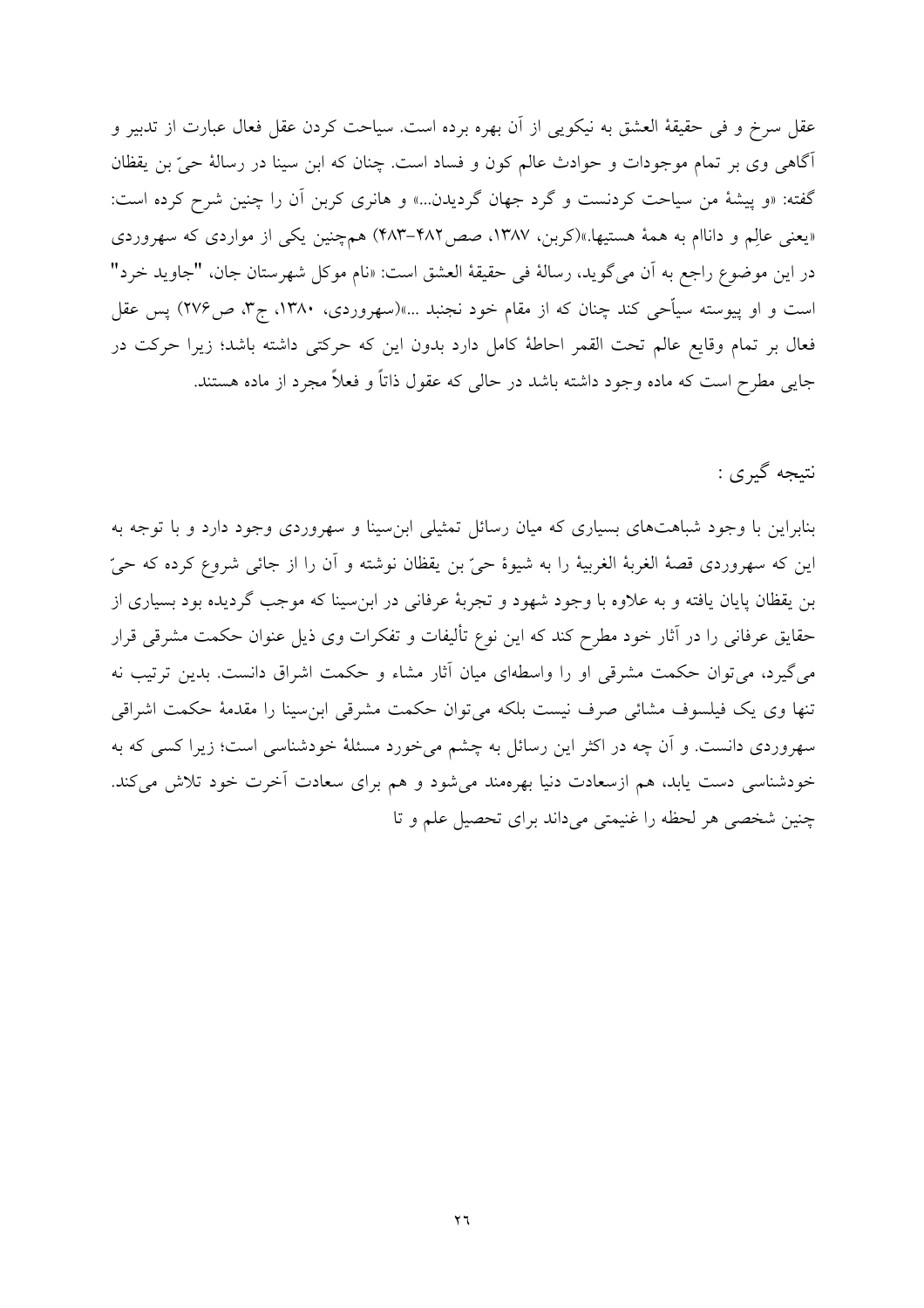حدی که استعداد داشته باشد، به کسب کمال میپردازد و به دنبال کسب معرفت، ریاضت میکشد. بدین ترتیب این نفس میتواند به عالم علوی متصل شود. وقتی نفسی این چنین قوی گردد قطعاً در پی کسب معرفت آخرت هم خواهد بود و به هیچ وجه آن را انکار نخواهد کرد. به علت اهمیت این مسئله است که دو حکیم بزرگ در این باره سخن گفتهاند. بدین ترتیب و بر اساس مطالب مذکور میتوان گفت میان حكمت مشرقي شيخ الرئيس و حكمت اشراقي شيخ اشراق رابطهٔ طولي وجود دارد يعني حكمت سهروردي تكميل كنندة حكمت مشرقي ابن سينا است.

منابع و مأخذ

- ١- ابنِ سينا، حسين بن عبدالله، رسالة اضحويه، مترجم نامعلوم و با تصحيح و مقدمه و تعليقات حسين خديوجم،انتشارات اطلاعات، تهران، ١٣۶۴.
	-
- ٣- ........، .......................... مجموعه رسائل، تصحيح و توضيحات سيد محمود طاهرى، انتشارات أيت اشراق، تهران،  $\Lambda$ ۳۸۸
- ۴– ………، ………………….» الشفاء(منطق)، راجعه و له الدكتور ابراهيم مدكور به تحقيق سعيد زايد، منشورات مكتبهٔ آيهٔ الله العظمى المرعشى النجفى، قم، ١٤٠۴ق.
- 0- ........، ..................... منطق المشرقيين و القصيدة المزدوجه في المنطق، مكتبة آية الله العظمى المرعشى النجفي، قم،  $.1157$ 
	- ۶– افلاطون، دورهٔ آثار افلاطون، ترجمه محمدحسن لطفي، انتشارات خوارزمي، تهران، ۱۳۸۰.
	- ۷– پورنامداریان، تقی، رمز و داستانهای رمزی در ادب فارسی، انتشارات علمی و فرهنگی، تهران، ۱۳۸۶.
		- ٨– ................ .....، عقل سرخ، انتشارات سخن، تهران، ١٣٩٠.
- ۹– سهروردی، شهاب الدین یحیی، مجموعه مصنفات، تصحیح و مقدمه هانری کربن، ج ۱و۲، پژوهشگاه علوم انسانی، تهران، ١٣٨٠.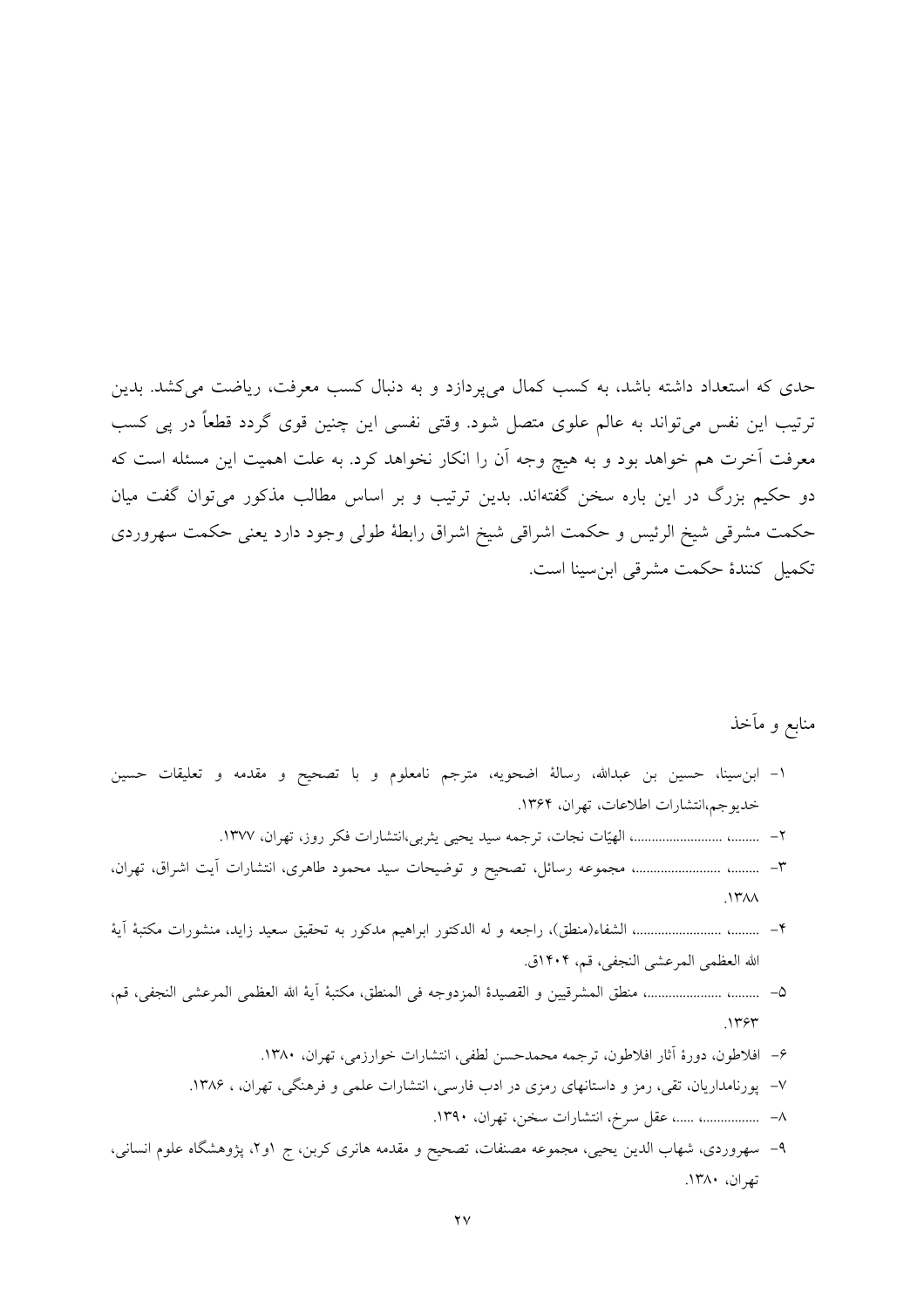#### Oriental wisdom wisdom of Avicenna and Suhrawardi illuminated

Dr. Ensha'allah Rahmati

Fatemeh Songhor Kelayeh

The relation between Masha's and Illumination's wisdom is one of the main arguments in Islamic Philosophy. Therefore, in this paper we define both of wisdom and study ibn sina's works about Illumination wisdom and representational tracts Suhrawardi. Then eleven common point of view e.g analogy of language, self recognitionand its sources and using bird symbol is expressed. Finally we concloude that Ibn Sina possessed sophism or Illumination wisdom one thousand five hundred years befor Suhrawardi and begining of works writing as such is Ibn Sina. Therefore we can't call Ibn Sina a mere Mashaii philosopher and ignorant of sophism.